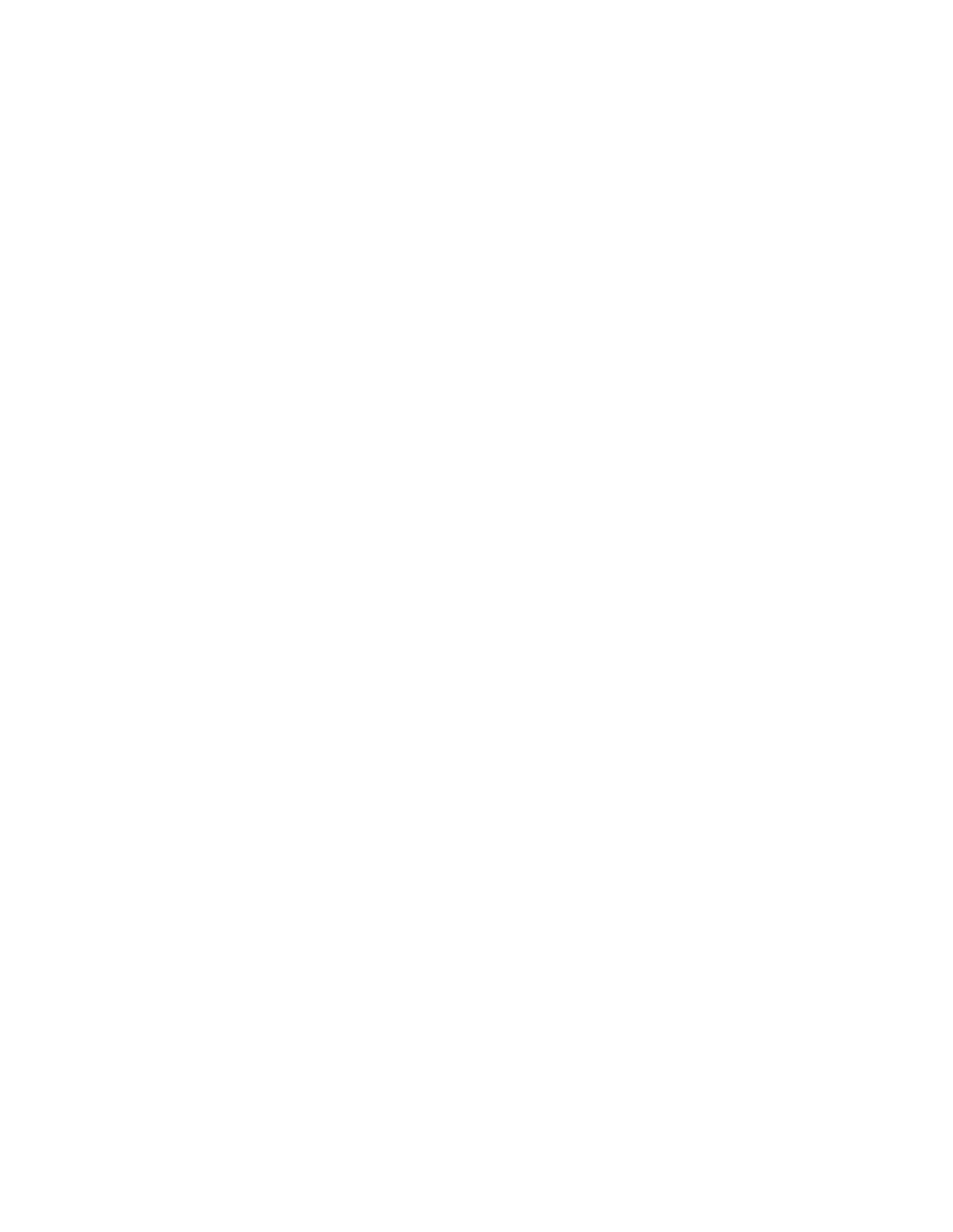#### **Council Members**

Charlie Moehlenbrock Texas Commission on Environmental Quality

Dan Hunter Texas Department of Agriculture

Cindy Loeffler Texas Parks and Wildlife Department

John Foster TX State Soil and Water Conservation Board

Robert Mace Texas Water Development Board

Aubrey Spear Regional Water Planning Groups

John Mueller Federal Agencies

Karen Guz Municipalities

Sarah Schlessinger Groundwater Conservation Districts

Matt Phillips River Authorities

Ken Kramer Environmental Groups

Wayne Halbert Irrigation Districts

H.W. Bill Hoffman Institutional Water Users

Carole Baker Water Conservation Organizations

Kevin Wagner Higher Education

Jay Bragg Agricultural Groups

Karl Fennessey Refining and Chemical Manufacturing

Gary Spicer Electric Generation

C.J. Tredway Mining and Recovery of Minerals

Brad Smith Landscape Irrigation and Horticulture

Linda Christie Water Control and Improvement Districts

Celia Eaves Rural Water Users

Donna Howe Municipal Utility Districts December 1, 2016

The Honorable Greg Abbott Governor of Texas

The Honorable Dan Patrick Lieutenant Governor of Texas

The Honorable Joe Straus, III Speaker of the Texas House of Representatives

Dear Sirs:

It is our honor as members of Water Conservation Advisory Council to provide you with the fifth biennial report on progress made in water conservation in Texas.

The council serves as a professional forum for the continuing development of water conservation resources, expertise, and progress evaluation of the highest quality for the benefit of Texas. In addition to their professional endeavors, the 23 members of the council, their designated alternates, and interested stakeholders have voluntarily dedicated countless time and effort to protecting water resources, reducing the consumption of water, eliminating the loss or waste of water, improving water use efficiency, and increasing the recycling and reuse of water.

The council would like to extend our sincere appreciation to Mr. C.E. Williams, who served as the presiding officer of the council for almost ten years and who exemplifies what it means to selflessly serve Texas.

Respectfully submitted on behalf of the 23 members of the council,

Karen Guz Presiding Officer, Water Conservation Advisory Council

c: The Honorable Charles Perry Chairman, Senate Committee on Agriculture, Water, & Rural Affairs

The Honorable Jim Keffer Chairman, House Natural Resources Committee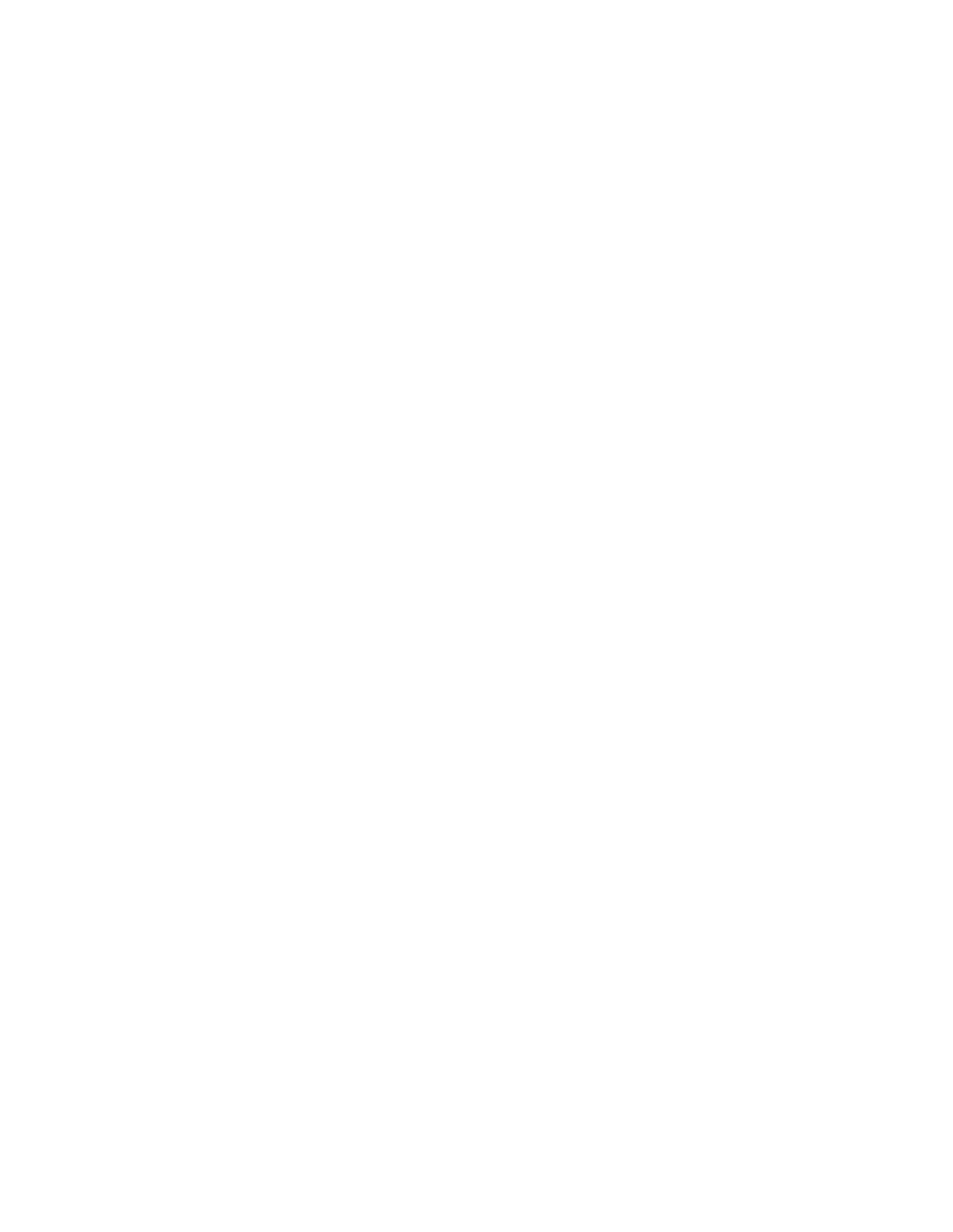# **Executive Summary**

In 2007, the 80th Texas Legislature created the Water Conservation Advisory Council to provide the resource of a select group of professionals with expertise in water conservation. The council operates under the following mission:

*to establish a professional forum for the continuing development of water conservation resources, expertise, and progress evaluation of the highest quality for the benefit of Texas— its state leadership, regional and local governments, and general public*.

Water conservation is critical to ensuring all Texans have an adequate water supply today and into the future. The Water Conservation Advisory Council provides a unique service to all those committed to the shared responsibility of ensuring efficient use of our most precious resource.

Since the last report to the legislature, council members, their designated alternates, and numerous interested parties have contributed extensive time and effort to expand awareness of the importance of wise water stewardship by hosting frequent guest presenters at their meetings, posting white papers and guidance documents as online resources, refining voluntary measures outlined in the best management practices guide, monitoring implementation of water conservation strategies by water users included in regional water plans, and presenting nine Blue Legacy Awards showcasing champions of water conservation in Texas. This fifth report to state leadership summarizes the council's recent activities related to their seven statutory charges.

In addition, as directed by Senate Bill 551 passed by the 84th Texas Legislature in 2015, this report contains "recommendations for legislation to advance water conservation in this state, which may include conservation through the reduction of the amount of water lost because of evaporation." Included herein are eight legislative recommendations, summarized below, that represent the majority opinion of the council members but do not necessarily reflect the views of each entity or interest group.

#### **1. Designation of a water conservation coordinator**

The council recommends that the state require a retail public utility that provides potable water service to 3,300 or more connections to designate an employee as the water conservation coordinator responsible for implementing the water conservation plan.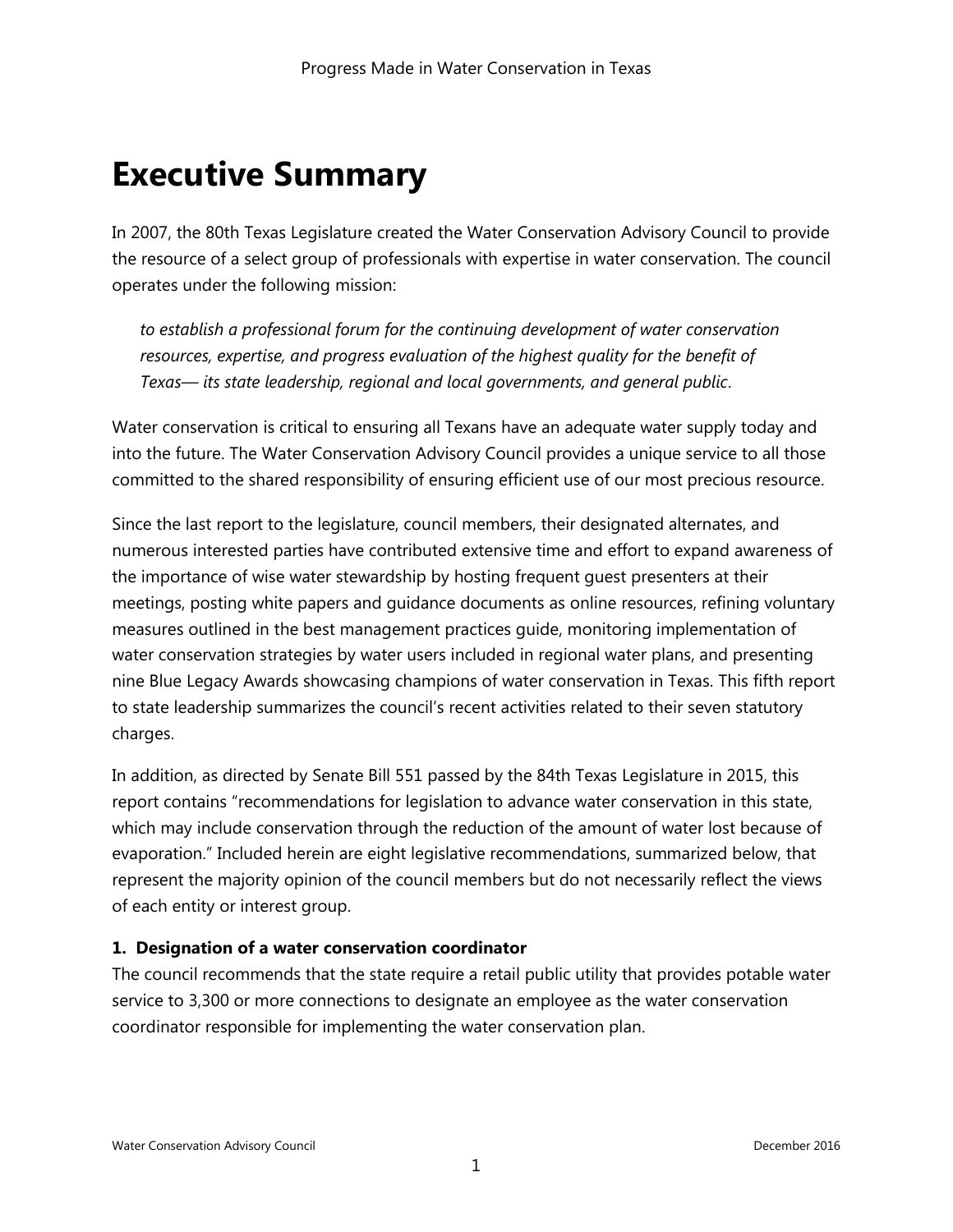### **2. Enhanced water loss audit training**

The council recommends that the state require water audit reports that are already required to be prepared and submitted annually be completed by a person trained in water loss auditing. The council further recommends that the Texas Water Development Board (TWDB) adopt rules to specify training options.

### **3. Addition of a non-voting member to regional water planning groups**

The council recommends that the Texas Legislature consider including a staff member of the Texas State Soil and Water Conservation Board, designated by its Executive Director, as a required non-voting member of each regional water planning group.

### **4. Adoption of enforceable time-of-day limitations on outdoor watering**

The council recommends that the Texas Legislature require a political subdivision that provides retail public water service and applies to the TWDB for state financial assistance of more than \$500,000 for a municipal water supply project to adopt enforceable time-of-day limitations on outdoor watering by its customers as part of an ongoing conservation program before the TWDB makes a financial commitment. This requirement does not apply to entities that are primarily wholesale water providers or nonprofit water supply corporations, and the requirement may be waived for financial assistance to meet an emergency need. The TWDB should adopt guidance to assist political subdivisions in developing and implementing this requirement.

### **5. Enhanced data collection, management, and accessibility**

The council recommends that, subject to available state revenue for the 2018–2019 biennium, the Texas Legislature increase appropriations to the Texas Water Development Board to enhance existing data collection, management, and accessibility efforts.

#### **6. Funding the statewide water conservation public awareness program**

The council recommends that, subject to available state revenue for the 2018–2019 biennium, the Texas Legislature appropriate up to \$3 million per year to the TWDB to implement the statewide water conservation public awareness program that was created by the Texas Legislature in 2007 with the passage of Senate Bill 3 and House Bill 4.

#### **7. Maintain funding for agricultural water conservation programs**

The council recommends that, subject to available state revenue for the 2018–2019 biennium, the Texas Legislature maintain funding levels for agricultural water conservation education, training, and financial assistance programs focused on improving water use efficiency in agricultural irrigation.

#### **8. Prioritizing municipal conservation research in higher education**

The council recommends that the Texas Legislature explore ways to address the lack of research and coursework in all aspects of municipal water conservation.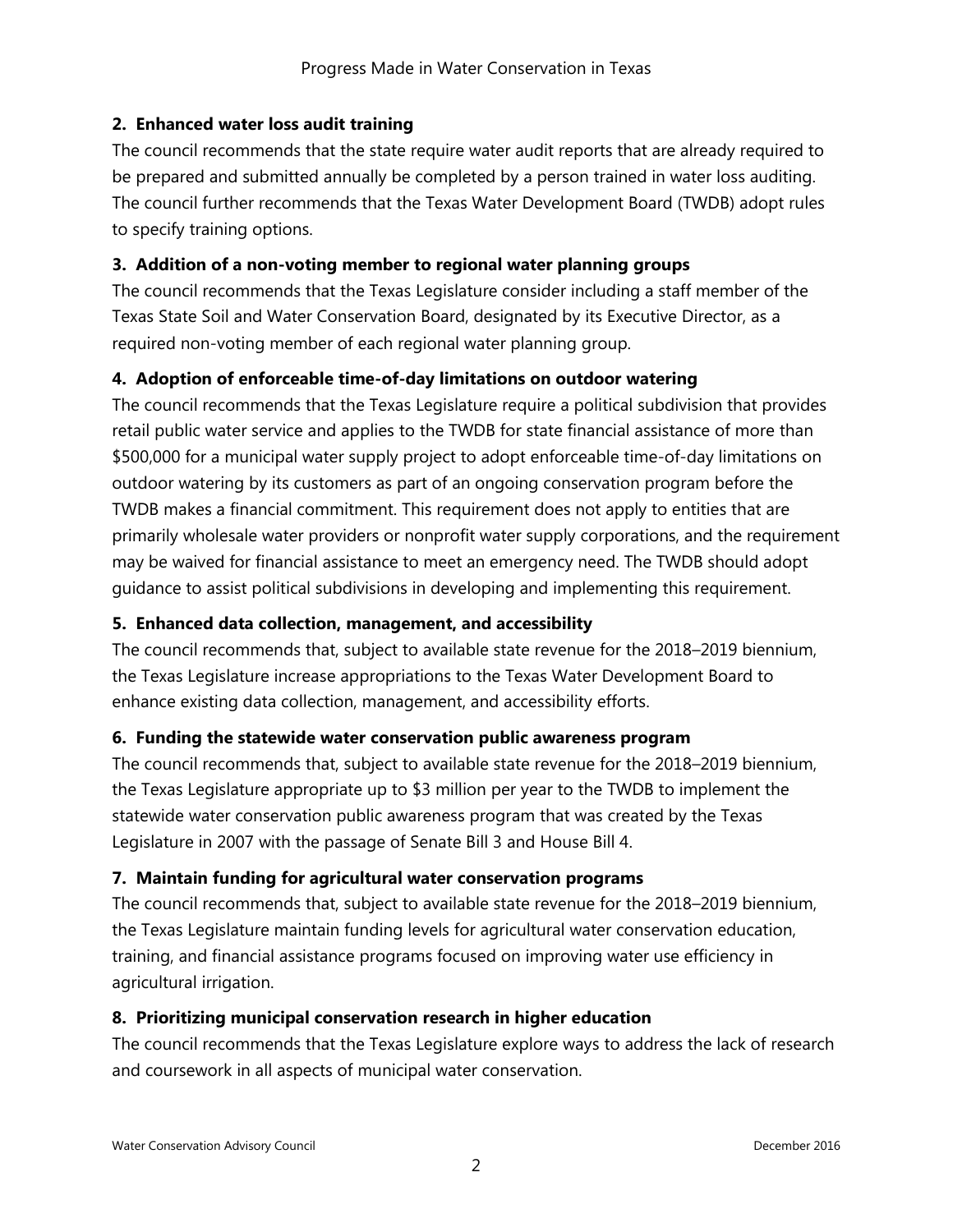# **Legislative charges**

### *Introduction*

Water conservation activities are expected to provide for 30 percent of new water needs by 2070.<sup>1</sup> Successful demand management will be critical to meeting the needs of new Texans, with the population projected to increase by 70 percent in that time, growing to over 51 million people.

In 2007 the 80th Texas Legislature, via passage of Senate Bill 3 and House Bill 4, established the Water Conservation Advisory Council<sup>2</sup>. The legislature directed the council to report on progress made on water conservation in relation to seven specific charges. This is the fifth report to state leadership briefly addressing each charge and identifying key findings and recommendations to advance water conservation efforts in Texas.

### *Charge 1. Monitor trends in water conservation implementation*

### **Agricultural Water Conservation**

According to the 2012 Census of Agriculture<sup>3</sup>, Texas ranks fourth in the nation in number of acres irrigated and fifth in irrigation water applied. Because irrigation is so critical to Texas' food and fiber production and the state's agricultural sector, producers are deliberately working to conserve water. Planting decisions reflect both water availability and fluctuations in global commodity markets. Effective precipitation or lack thereof impacts the actual applied volume of irrigation water prior to planting and during the growing season.

Statewide, irrigation water use hovers around 9 million acre-feet per year and has been close to that number since the 1970s, but agricultural production has increased steadily due to improvements in irrigation efficiency and crop genetics. Agricultural producers continue to voluntarily adopt best management practices to improve irrigation efficiency; however, the data needed to fully assess and quantify the extent of this trend is not readily available. The last detailed statewide assessment of agricultural irrigation practices was conducted in 2001 and reported in TWDB *Report 347: Surveys of Irrigation in Texas*<sup>4</sup> . The Census of Agriculture's *Farm* 

 $1$  Water for Texas—2017 State Water Plan: pre-publication version, available online at [www.twdb.texas.gov/waterplanning/swp/2017/.](http://www.twdb.texas.gov/waterplanning/swp/2017/index.asp)

<sup>2</sup> [www.statutes.legis.state.tx.us/Docs/WA/htm/WA.10.htm](http://www.statutes.legis.state.tx.us/Docs/WA/htm/WA.10.htm)

<sup>3</sup> USDA - National Agricultural Statistics Service *2012 Census of Agriculture* online at [www.agcensus.usda.gov/Publications/2012.](https://www.agcensus.usda.gov/Publications/2012/)

<sup>&</sup>lt;sup>4</sup> Report 347 can be found at **www.twdb.texas.gov.**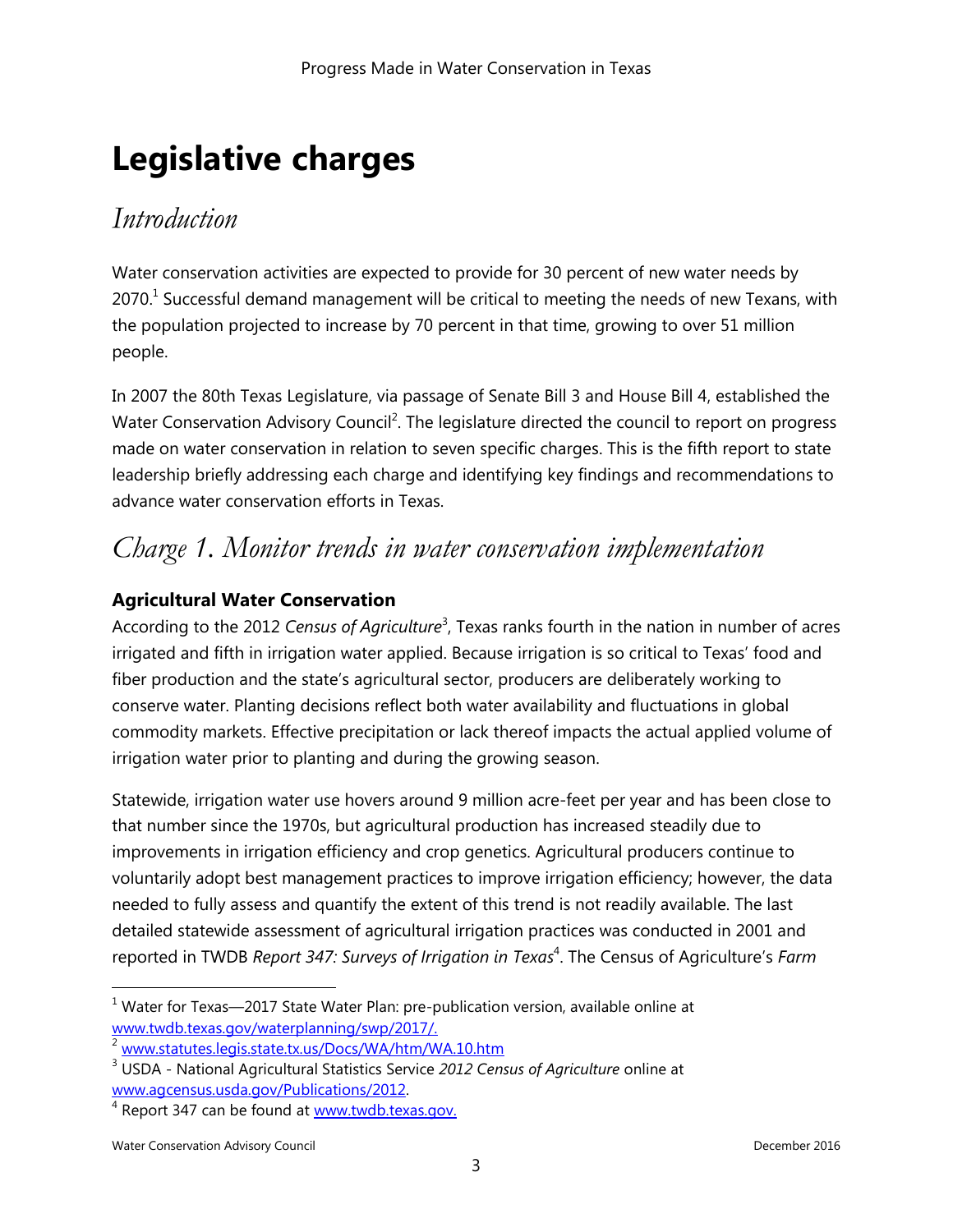and Ranch Irrigation Survey (2013)<sup>5</sup>, currently the best source of information regarding trends in adoption of conservation practices, indicates significant progress by agricultural producers.

- $\rightarrow$  Adoption of center pivot sprinklers continues to increase with over 82 percent of surveyed acres using this technology versus 78 percent in 2008.
- $\rightarrow$  Adoption of drip, trickle, and other efficient irrigation systems doubled between 2008 and 2013 and now comprises 6 percent of surveyed acres.
- $\rightarrow$  Use of less efficient flood and furrow irrigation continues to decline and comprised only 12 percent of the total acres surveyed, down from 19 percent in 2008.

### **Institutional and Commercial Water Conservation**

Institutional users include schools, hospitals, and nursing homes, whereas commercial users include offices, restaurants, and retail stores. Monitoring trends in water use and conservation for these unique water use sectors is complicated. A recent analysis by Hoffman<sup>6</sup> to isolate the commercial and institutional components of reported municipal water use found that 21 percent of the metered water was used by commercial entities and 4 percent went to institutional users. The study also noted that indoor per capita residential use was roughly equal to per capita use in the commercial and institutional sectors.

Determining a metric similar to the per capita water use associated with municipal use is difficult because it requires site-specific 'population' information that depends on the type of facility and may be proprietary in nature. For commercial facilities, 'population' could be based on square feet of heated space for an office building, the number of occupied guest rooms for a hotel, meals served for a restaurant, or beds in a hospital. Future efforts should focus on developing an appropriate metric that incorporates available site specific information with non-proprietary data that can be gathered from tax records or economic output reports.

### **Manufacturing and Electric Power Generation Water Conservation**

Texas ranks first in the nation in electric power production and second for manufacturing output. Because the sustainability of the Texas manufacturing sector is so highly dependent on water, manufacturers closely track and manage their water usage, file the required water

<sup>5</sup> USDA - National Agricultural Statistics Service *Farm and Ranch Irrigation Survey (2013)* online at [www.agcensus.usda.gov/Publications/2012.](https://www.agcensus.usda.gov/Publications/2012/)

<sup>&</sup>lt;sup>6</sup> The full analysis by Hoffman can be found on **savetexaswater.org** under 'Resources'.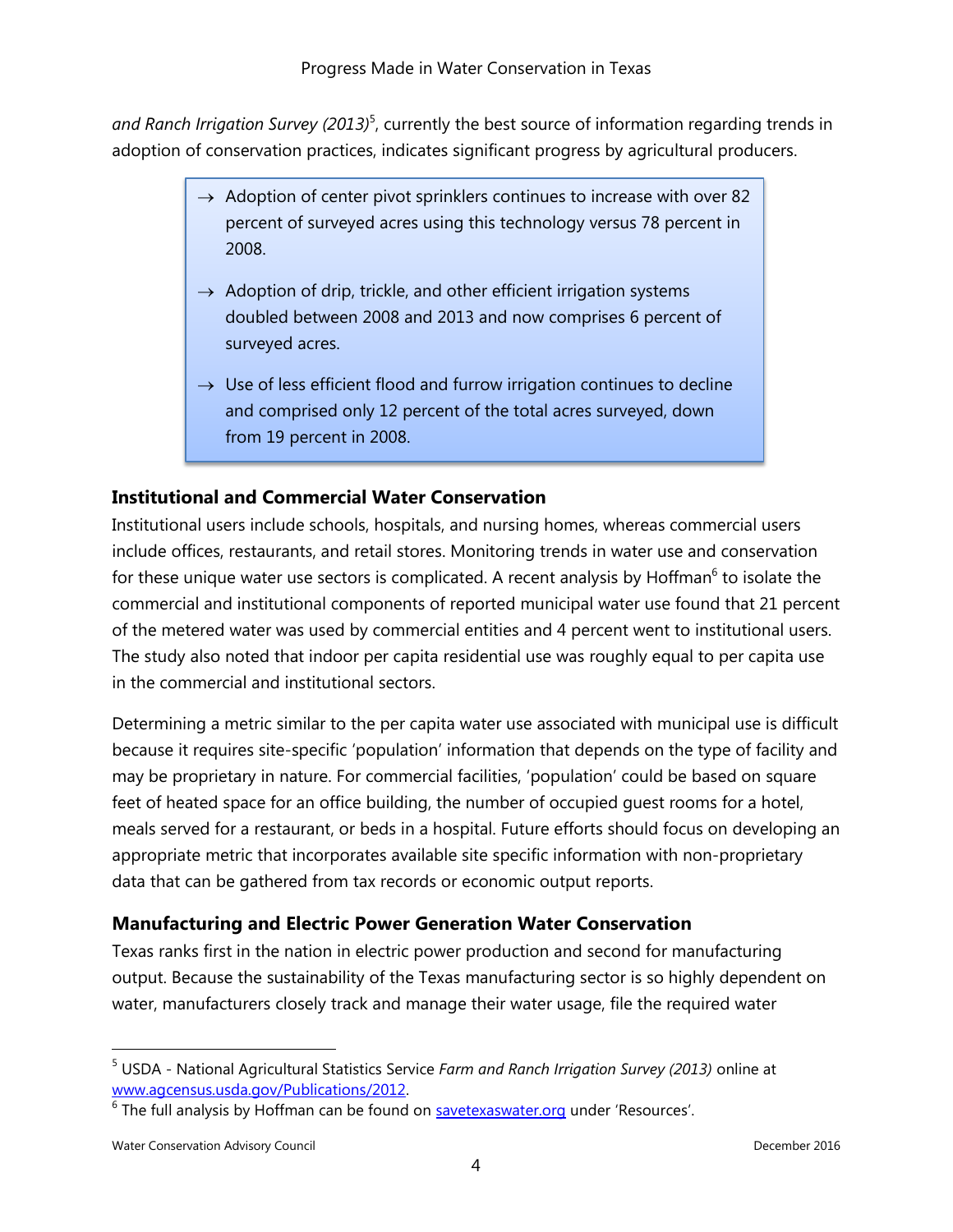conservation plans, complete the Texas Water Development Board's annual water use survey, and seek out opportunities to conserve water on a consistent basis. A recent analysis<sup>7</sup> showed a dramatic reduction in water use per unit of output in manufacturing and an increase in water used per kilowatt of power generated. In fact, over the last two decades, Texas refiners have reduced water usage by as much as 30 percent while output revenue has increased steadily. The combination of economic gains and water use efficiency is the result of innovation by many Texas industries.

Though each of the state's 27 complex and multi-operational refineries is unique, with distinct water needs and operations, water conservation has resulted from

- evolving water management practices;
- water treatment and technology development;
- utilization of alternative sources;
- collaboration within the industrial sector; and
- cooperation at the local, regional, and state level.

Water consumption by industries is highly variable making it difficult to compare one water user to another. Future efforts should continue to explore opportunities for improved efficiency and development of water conservation best management practices appropriate for each facility. The sector should consider sharing non-proprietary information within their respective trade groups as a way of encouraging water conservation. The council welcomes water users to share their successes and water metrics through case studies posted to the council's online resource library to potentially accelerate efficiency gains.

### **Municipal Water Conservation**

Reports submitted by municipal water providers document water conservation progress. The average total water use per capita and residential use per capita have dropped significantly in the past five years. While these numbers are encouraging, they do not tell the entire story. Weather patterns, water use restrictions, and economics have impacted water use. Conservation efforts vary greatly across the state complicating trend assessment.

Useful data are also provided to the state through water conservation plans and reports on implementation progress required of certain entities in Texas. An entity's water conservation plan identifies strategies for reducing the consumption of water, reducing water loss, and increasing water reuse and contains best management practices which, if implemented, can help an entity reach their goals. In 2015, the most common activities from 447 submitted annual

<sup>&</sup>lt;sup>7</sup> Find Hoffman's examination of water use trends on **savetexaswater.org.** In addition, TWDB funded a review of past methodologies used to create water demand projections used in regional water planning, and the report will be posted at [www.twdb.texas.gov.](http://www.twdb.texas.gov/)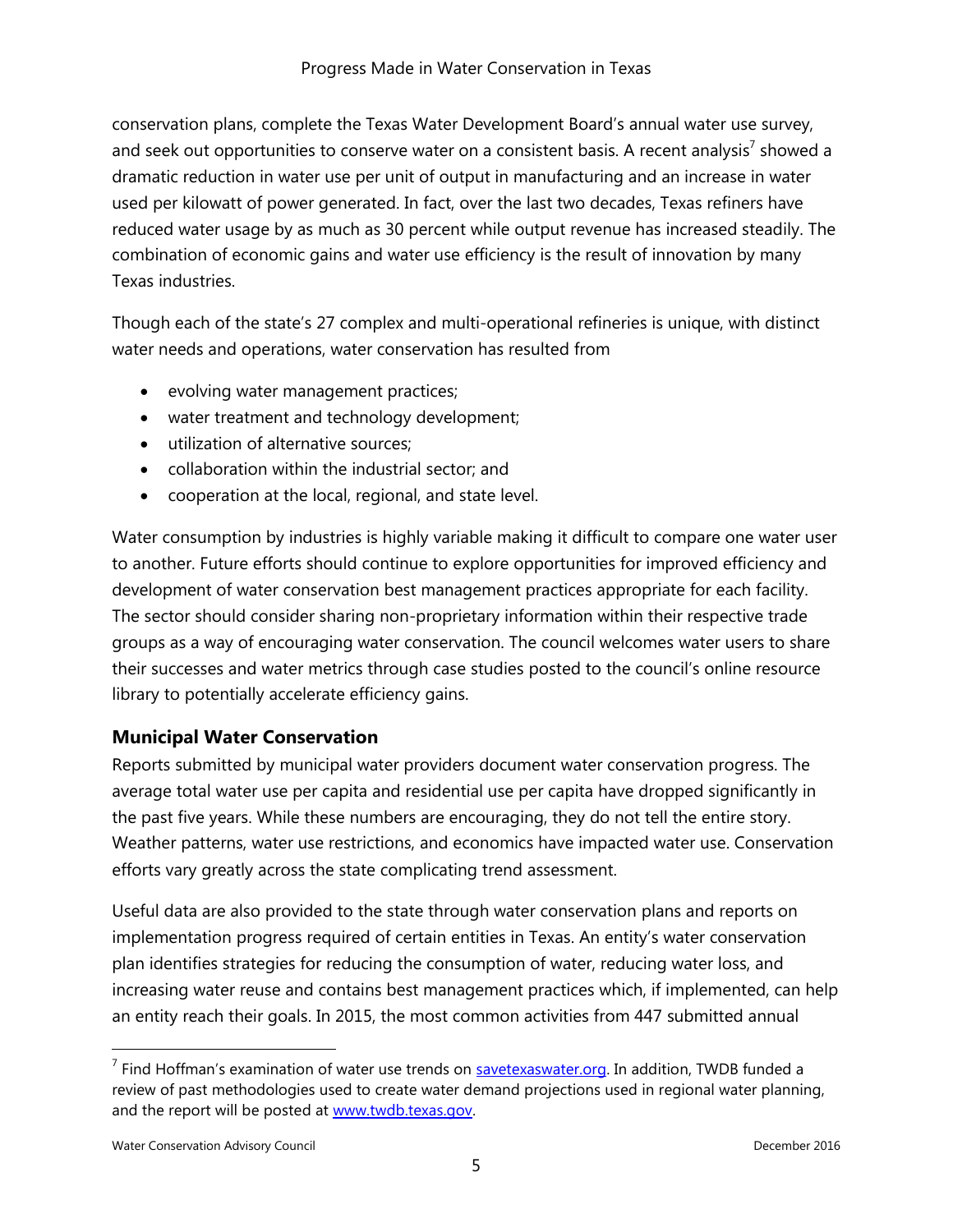reports included meter replacement, leak repair, and customer education programs. The data compiled from the past five years of annual water conservation reports are shown in tables 1 and 2.

|                      | 5-Year goal<br>average | 2010<br>average | 2011<br>average | 2012<br>average | 2013<br>average | 2014<br>average | 2015<br>average |
|----------------------|------------------------|-----------------|-----------------|-----------------|-----------------|-----------------|-----------------|
| Total gpcd*          | 145                    | 142             | 162             | 148             | 148             | 148             | 143             |
| Residential gpcd     | 92                     | 114             | 105             | 94              | 82              | 79              | 78              |
| Water loss gpcd      | 17                     | 18              | 19              | 21              | 20              | 20              | 18              |
| Percent water loss   | 10                     | 13              | 12              | 12              | 13              | 13              | 13              |
| Percent water reused | $NA^*$                 | 6               | 6               | 7               | 6               | 7               | 10              |
| Percent water saved  | $NA^*$                 | 7               | 6               | 10              | 6               | 9               | 14              |

#### **Table 1. Water conservation annual report data**

\*gpcd = gallons per capita daily; †based on 2014 conservation plans; ‡NA = not applicable

#### **Table 2. Water conservation annual report activities**

|                         | 2010    | 2011    | 2012    | 2013    | 2014    | 2015    |
|-------------------------|---------|---------|---------|---------|---------|---------|
| Meters replaced         | 409,812 | 360,353 | 459,026 | 326,305 | 364,875 | 359,957 |
| Leaks repaired          | 138,129 | 194,587 | 154,674 | 96.991  | 140,976 | 110,387 |
| Education programs      | 227     | 354     | 301     | 308     | 266     | 297     |
| Drought plans activated | 47      | 230     | 168     | 164     | 179     | 118     |

The sector-based water use metric developed by the Texas Commission on Environmental Quality and the Texas Water Development Board, in consultation with the Water Conservation Advisory Council, allows for comparisons of water use among municipalities and water utilities. The forthcoming biennial report to the legislature titled *Water Use of Texas Water Utilities*<sup>8</sup> provides a detailed analysis.

A recently completed study of water use within individual households provided encouragement for progress made in water conservation and insight regarding future conservation in the residential sector. The Water Research Foundation's *Residential End Uses of Water, Version 2<sup>9</sup>*

 $^8$  In 2011, the 82nd Texas Legislature passed Senate Bill 181 to address the calculation and reporting of water usage by municipalities and water utilities for state water planning and other purposes. Through amendments to Chapter 16 of the Texas Water Code, this legislation established a consistent method for reporting water use data and to improve conservation reporting procedures. The next biennial report is due to the legislature on January 1, 2017.

 $9$  The electronic version of the Executive Report is available to the public at www.waterrf.org/4309.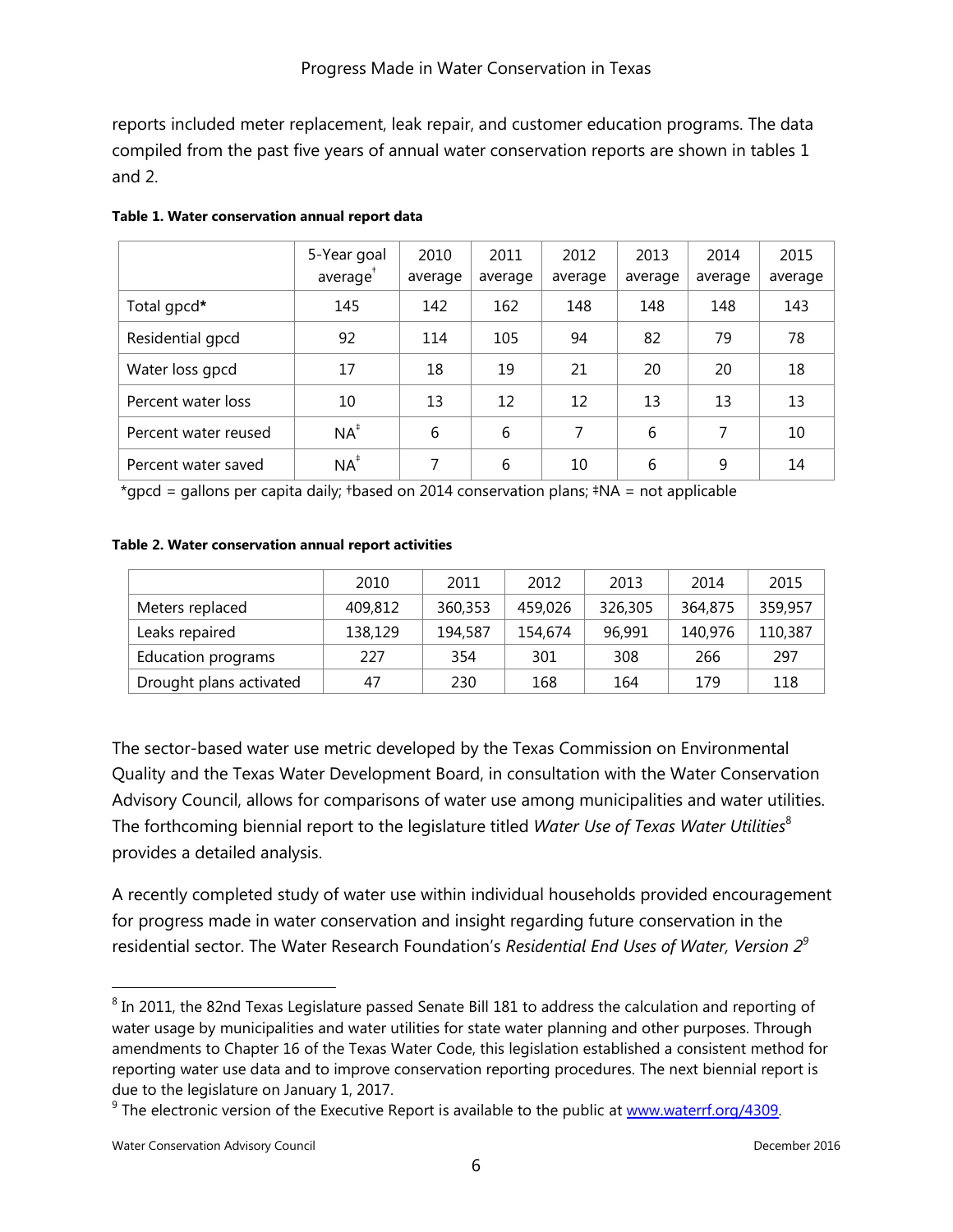contains detailed survey response data, historic billing data, and other data obtained for each study site, including data from San Antonio Water System and Austin Water Utility, and reveals several trends. First, indoor household water use dropped 22 percent since 1999 with most of that resulting from a transition to more efficient water fixtures. Over time as older fixtures are replaced, indoor consumption should continue to drop. Significant water conservation gains are also expected as citizens become more aware of household leaks and more proactive about repair. Across all households, 12 percent of all water was lost due to preventable, unrepaired leaks. In fact, much of the water waste came from 32 percent of households (with leaks of up to 600 gallons per household per day). While the success of fixture standards and replacement programs is reason for celebration, the high rate of water loss from preventable leaks points to the need for continued water education for Texans.

Finally, the study looked at outdoor water usage and found high variability even among households that seemed similar. Theoretical landscape water budgets were calculated for all participating households and compared to actual use: 70 percent of households watered less than this theoretical amount. The study underscored the need to target outdoor conservation programs wisely. Large water savings can be accomplished by working with those households that water excessively.

### **Wholesale Water Conservation**

Similar to municipal entities, wholesale and regional water suppliers must submit water conservation plan updates every five years and implementation reports every year. Wholesale water providers face the challenge of making progress in conservation without having direct retail customers. As a result, many wholesale water providers have recently initiated or expanded conservation efforts focused on general public outreach with the use of dedicated advertising campaigns, websites, social media, and newsletters. Wholesale water providers are also increasingly developing programs and materials that directly support and assist their wholesale customers' conservation program efforts. Support for wholesale customers from the provider can vary based on the dedicated resources and needs of the customer. Wholesale water providers and customers across the state are working together to provide a variety of resources and programs including model conservation plans, regional conservation conferences, workshops, rebate programs, outreach materials, bulk purchasing opportunities, and technical assistance.

# *Charge 2. Monitor new technologies for possible inclusion in the Best Management Practices Guide*

Members of the council, their designated alternates, and interested stakeholders continue to monitor new water conservation technologies across all sectors to ensure the online guide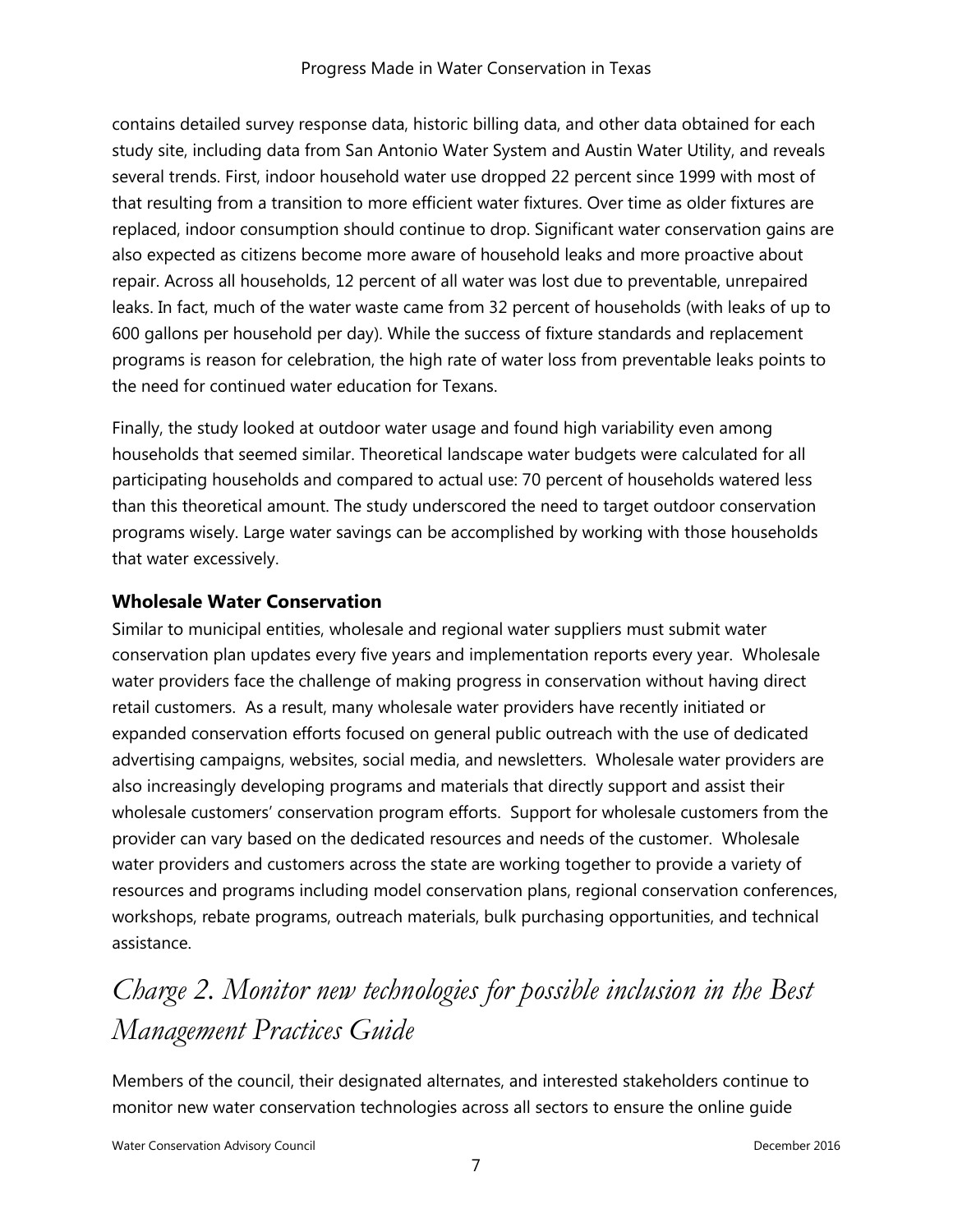contains the most up-to-date best management practices. Recent efforts, coordinated through the council's workgroups, include modernizing outdated practices and composing original documents to reflect recent technological advances in water conservation.

Updates in progress include irrigation scheduling using real-time soil moisture monitoring and evapotranspiration networks; technical assistance and outreach for wholesale water providers; system water audits and water loss control; waste water management; and cooling towers, boilers, and other thermodynamic operations. In addition, new best management practices are being drafted on wholesale conservation water rates; supervisory control and data acquisition systems; custom rebates for the industrial, commercial, and institutional sectors; and landscape irrigation design changes and efficiency retrofits.

*Charge 3. Monitor the effectiveness of the statewide water conservation public awareness program and associated local involvement in implementation of the program*

Water conservation is the most cost-effective water management strategy to meet the state's water needs, and regional water planners often identify public awareness and education as a key component of that strategy. Municipal water conservation is recommended in the 2017 State Water Plan to meet almost 10% of the state's water demands by 2070 (Figure 1).



**Figure 1. Share of recommended water management strategies by strategy type in 2070 (TWDB 2016)**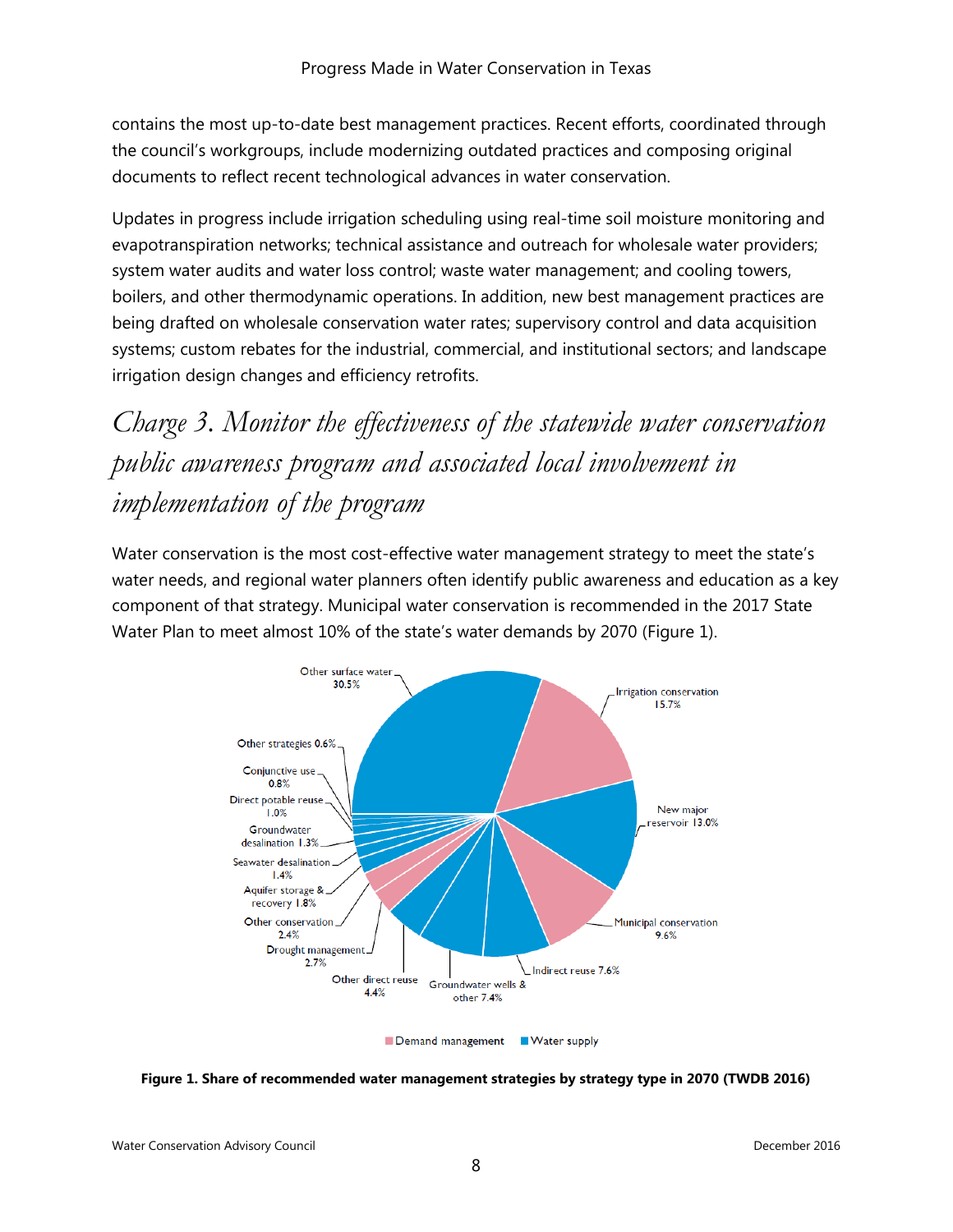In monitoring water conservation programs and public awareness efforts, the council found that consistent messaging supported by research and data enhances the effectiveness of these activities. Research in Texas in 2004 and  $2014<sup>10</sup>$  indicated that people are more likely to conserve water when they know the source of their water supply. That theme is an essential component of the statewide water conservation public awareness program, "Water IQ: Know Your Water", which was established by the Texas Legislature in 2007 with the enactment of Senate Bill 3 and House Bill 4.

Since passage of that legislation, however, in the absence of direct legislative appropriations to the Texas Water Development Board for implementation of Water IQ, this public awareness program has not been a statewide effort. Some local and regional water utilities, political subdivisions, and nonprofit groups – for example, North Texas Municipal Water District – have adopted Water IQ as their water conservation outreach program. Currently almost 100 entities are Water IQ partners, and others may join this effort by signing up at www.WaterIQ.org. Some private funds have been raised and spent in cooperation with the Texas Association of Broadcasters to spread Water IQ messages, but the reach of these efforts is limited by geography and available funding. The council's review indicates that Water IQ will reach its potential for advancing water conservation only if it becomes truly statewide in scope and is supported by state-level funding, and the council has prepared a recommendation in that regard.

## *Charge 4. Develop and implement a state water management resource library*

The Council has partnered with the Alliance for Water Efficiency since 2008 to provide access to a national library of available water conservation resources including research, information, and tools. The Alliance for Water Efficiency is a stakeholder-based 501(c)(3) non-profit organization dedicated to the efficient and sustainable use of water.

In addition, council members representing various water use sectors and interest groups contribute additional resources that are posted on the council's webpage ([savetexaswater.org\)](http://www.savetexaswater.org/). Recently added resources include an in-depth analysis of the commercial and institutional portion of reported municipal water use; snapshots of water conservation and reuse efforts undertaken by rural systems and urban utilities; and a water conservation scorecard.

The council's resource library will increasingly be a location where ideas on water efficiency, program evaluation papers, and reports on new technology can be shared. Pecan Street Inc.,

 $\overline{a}$ 

 $10$  Find the 2014 "Texas Statewide Water Conservation Survey" by Baselice & Associates and enviromedia at [texaswater.org](http://www.texaswater.org/) or on the council's resources webpage.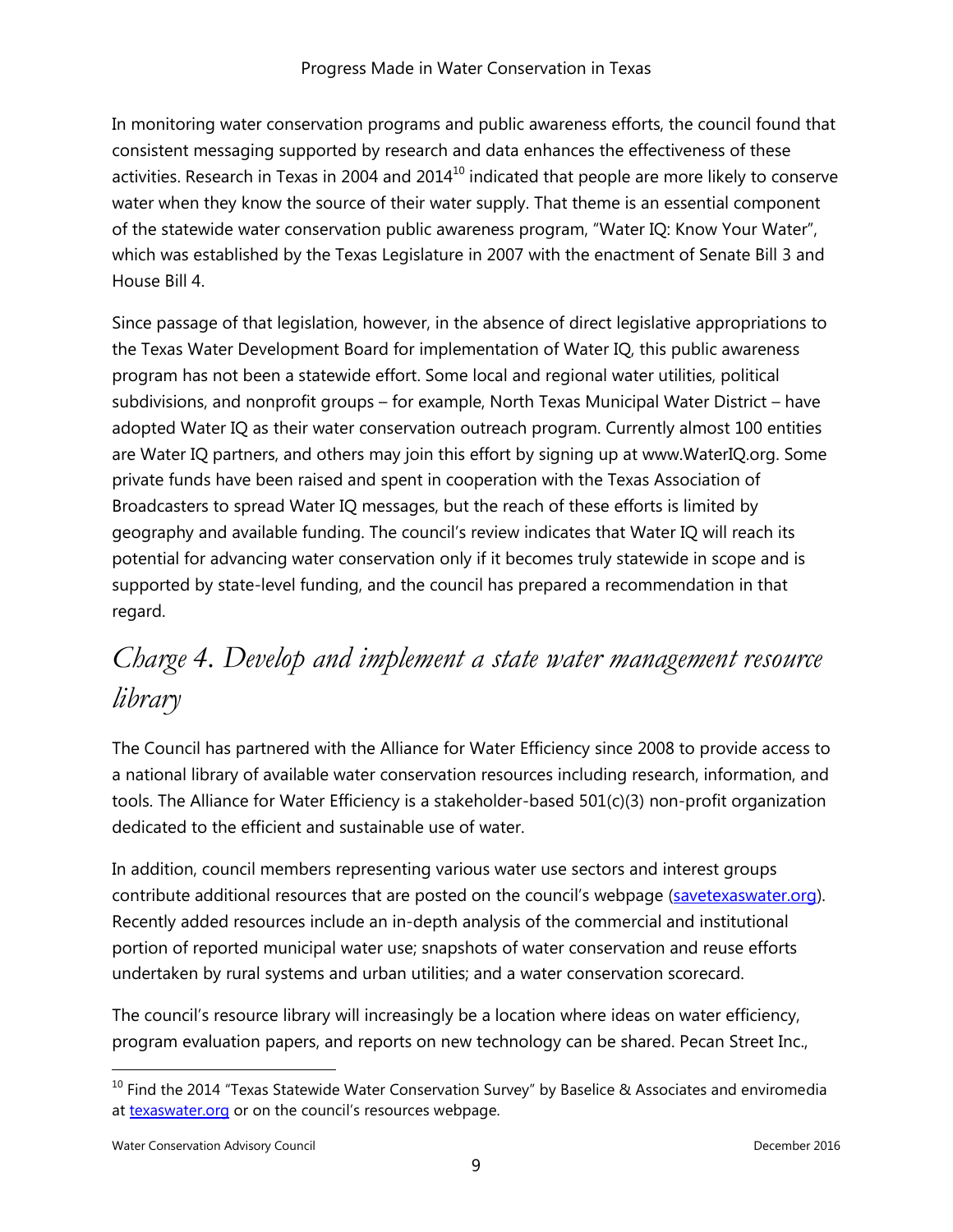part of the University Municipal Water Consortium, recently shared a paper on Automatic Meter Integration (AMI) and other real time consumption technologies that are rapidly advancing. Their review<sup>11</sup> of current AMI options raises important questions about how this technology can be implemented in ways that are cost effective and result in water conservation education for consumers.

### *Charge 5. Develop and implement a public recognition program for water conservation*

The council created the Blue Legacy Awards in 2010 to recognize members of the municipal, agricultural, and manufacturing water use sectors who have demonstrated an incomparable commitment to water conservation. Awards are presented at premier events to elevate the importance and awareness of water conservation related issues. More than thirty champions of water conservation have been celebrated for their efforts to date. Their success stories and photographs, as well as nomination packets, can be found on savetexaswater.org. The council plans to present the 2017 awards as part of Texas Water Day at the Capitol on March 22, 2017.



**Figure 2. C.E. Williams, former presiding officer of the council, presents three of the nine Blue Legacy Awards given out at Texas Water Day at the Capitol on March 26, 2015. Left to right: Mrs. Janet Adams of Fort Davis Water Supply Corporation (municipal); Dr. Shad Nelson of Texas A&M-Kingsville (agricultural); and Mr. Nick McFarland of Cargill Meat Solutions (manufacturing).**

#### **Table 3. Blue Legacy Award nomination categories**

| Agricultural ~ Non-Producer                            | Municipal $\sim$ population <10,000            |  |  |  |
|--------------------------------------------------------|------------------------------------------------|--|--|--|
| Agricultural ~ Producer                                | Municipal $\sim$ population 10,000 to 50,000   |  |  |  |
| Manufacturing*                                         | Municipal $\sim$ population 50,000 to 100,000  |  |  |  |
| Municipal ~ River Authority or Regional Water District | Municipal $\sim$ population 100,000 to 500,000 |  |  |  |
| *first awarded in 2015                                 | Municipal $\sim$ population >500,000           |  |  |  |

 $11$  [Find](http://www.pecanstreet.org/) the full paper on the council's  $website$  $website$  $website$  under Resources.</u>

Water Conservation Advisory Council and the conservation Advisory Council and the conservation Advisory Council and the conservation of the conservation of the conservation of the conservation of the conservation of the co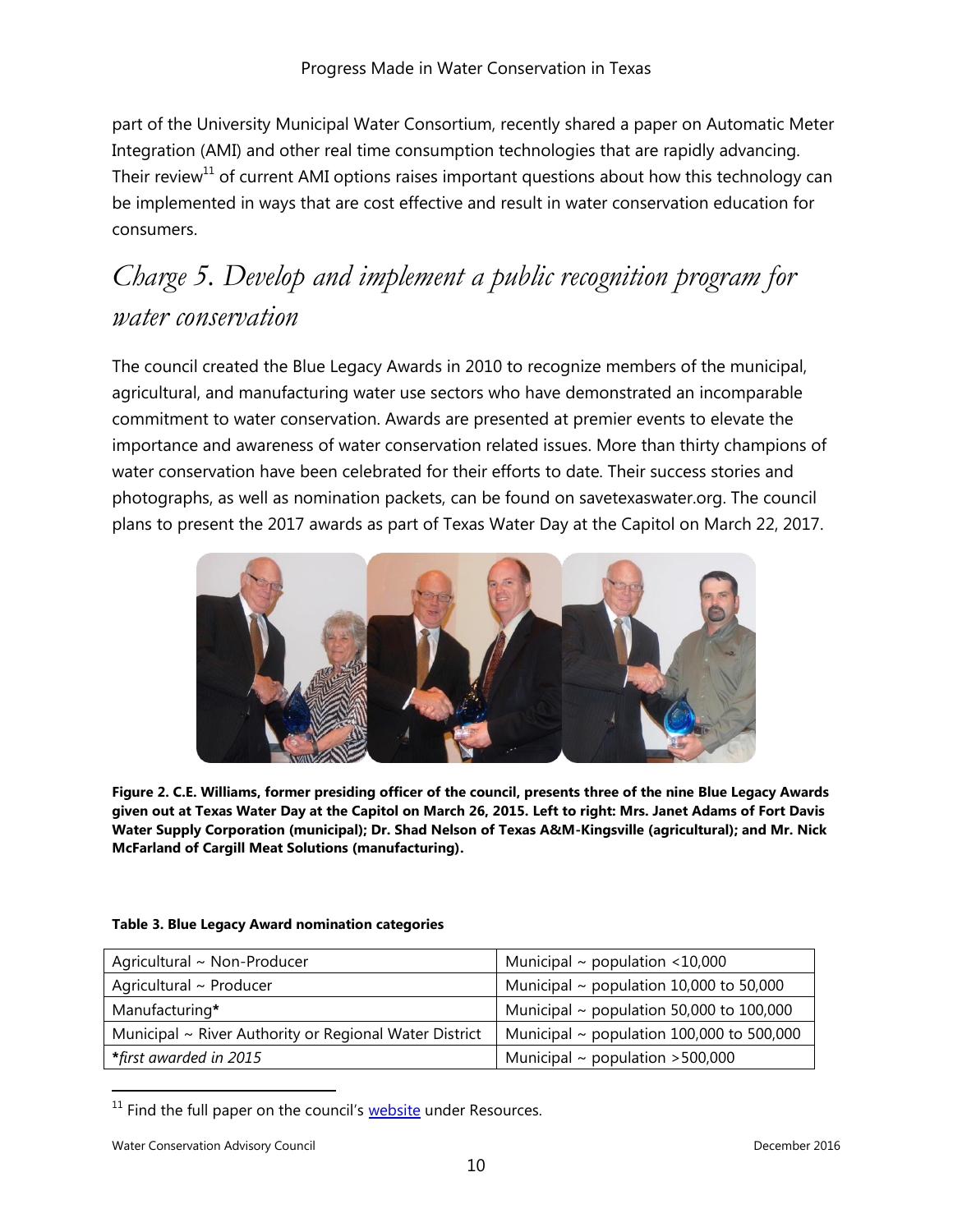# *Charge 6. Monitor the implementation of water conservation strategies by water users included in regional water plans*

Based on the October 2012 rule change by the Texas Water Development Board $^{12}$ , the council anticipated that the 2016 regional water plans would provide extensive information on the implementation of any water conservation strategies recommended for water user groups in the previous (2011) plans. However, a review by Kramer<sup>13</sup> of a selected sample of the 2016 regional water plans indicates that the plans vary widely in the level of detail, comprehensiveness, and usefulness of their respective discussions of the implementation of water conservation strategies recommended in the 2011 plans, and most of the evaluation, with some exceptions, is of municipal conservation strategies rather than conservation strategies in other sectors of water use.

Indeed, the overview of conservation implementation found in most plans is minimal. The reasons most often cited for the paucity of information provided is inadequate budget to conduct a review of implementation and poor implementation survey response rates by water user groups and entities. Several regional plans, however, demonstrate a determined effort to gather and present information on conservation strategy implementation, with varying degrees of success. Among these are the 2016 plans for Regions C, H, and K. One common theme throughout most of the regional plans reviewed for this evaluation is that per capita water consumption in Texas is projected to continue to drop (although the 2011 base per capita use for the 2016 regional plans in some regions was higher than the base used for the 2011 plans), and this in part reflects implementation of passive and active conservation requirements and initiatives.

# *Charge 7. Monitor target and goal guidelines for water conservation to be considered by the Texas Commission on Environmental Quality and Texas Water Development Board*

As proposed by the Water Conservation Implementation Task Force in its 2004 report to the legislature<sup>14</sup>, targets and goals established by an entity should consider a minimum annual reduction of one percent in total gallons per capita per day (gpcd), based upon a five-year rolling average, until such time as the entity achieves a total gpcd of 140 or less. The task force

 $12$  Title 31, Part 10 of the Texas Administrative Code, Rule §357.45: Implementation and Comparison to Previous Regional Water Plan.

 $13$  Find the detailed analysis by Kramer on the council's website (savetexaswater.org).

<sup>&</sup>lt;sup>14</sup> Online at [www.savetexaswater.org/about/doc/WCITF\\_Report\\_2004.pdf.](http://www.savetexaswater.org/about/doc/WCITF_Report_2004.pdf)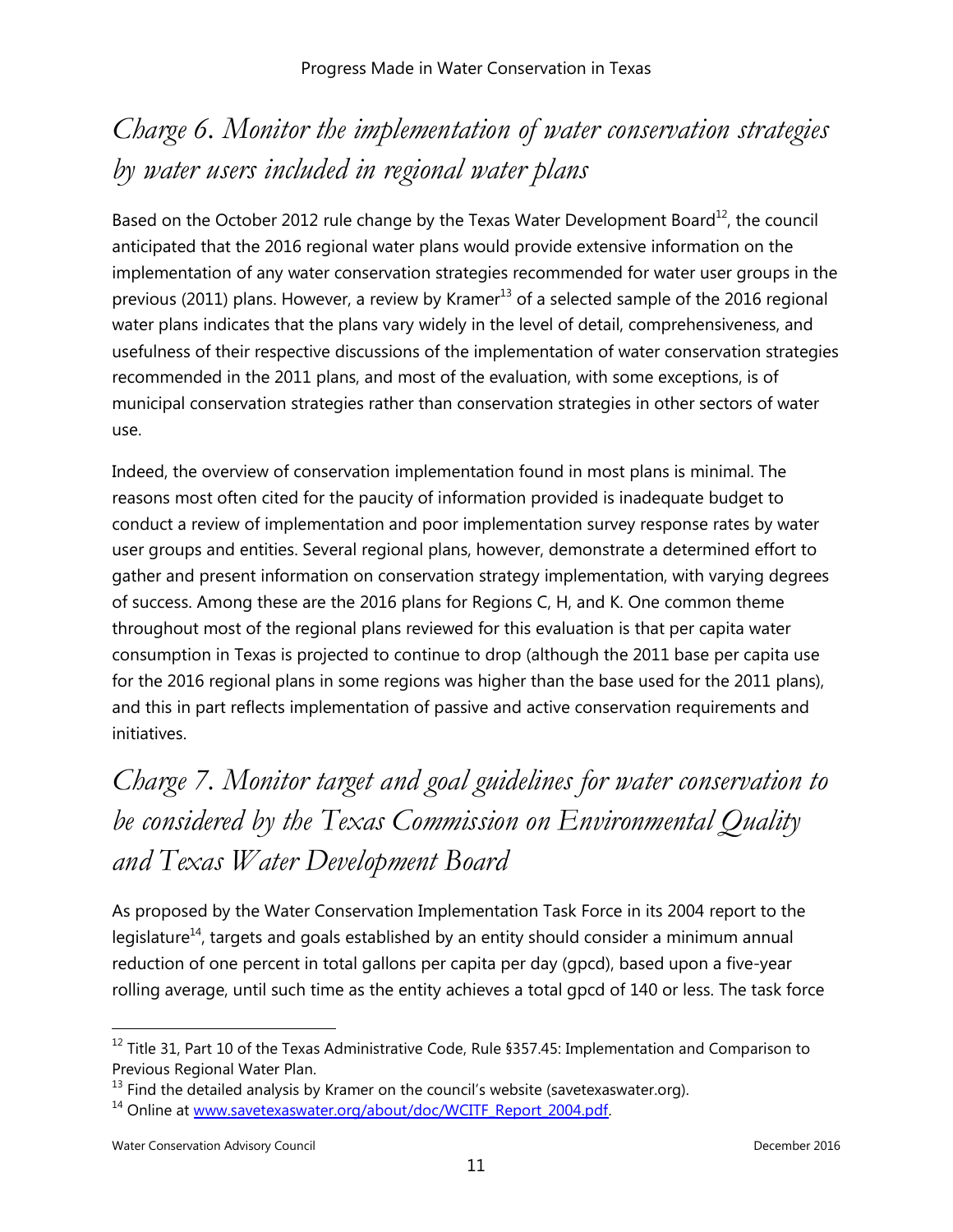also proposed a statewide goal of 140 gallons per capita per day. Total gpcd equals the total amount of water diverted or pumped for potable use divided by total population.

It is important to note that the selection of the goal of 140 gallons per capita per day was a compromise and that a more aggressive but achievable goal (if adopted) would save Texas even more water. In fact, according to the 2017 State Water Plan, if all the recommended municipal conservation and reuse strategies were implemented in 2070, the projected statewide municipal average gallons per capita per day would decline from the currently projected 163 gallons per capita per day in 2020 (without recommended conservation or reuse strategies) to approximately 124 gallons per capita per day in 2070 (with recommended conservation and reuse strategies)<sup>15</sup>.

The report by the task force includes the directive to revisit these targets and goals "as data become available to set more meaningful stretch goals and targets." The council continues to monitor target and goal guidelines in consultation with the Texas Commission on Environmental Quality and the Texas Water Development Board.

 $\overline{a}$ 

 $15$  Water for Texas—2017 State Water Plan: pre-publication version, available online at [www.twdb.texas.gov/waterplanning/swp/2017/.](http://www.twdb.texas.gov/waterplanning/swp/2017/index.asp)

Water Conservation Advisory Council and the conservation Advisory Council and the conservation Advisory Council and the conservation of the conservation of the conservation of the conservation of the conservation of the co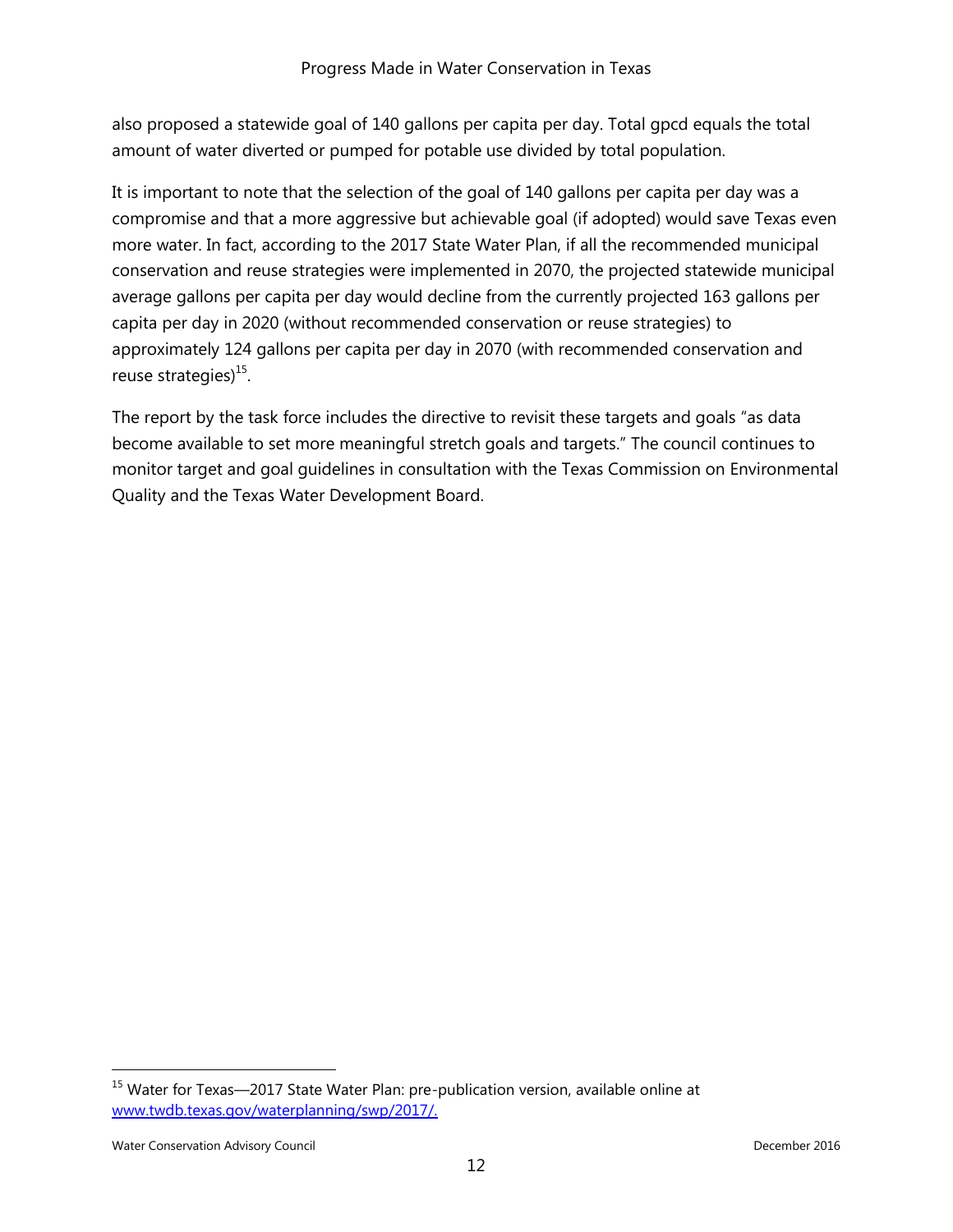# **Recommendations for legislation to advance water conservation in Texas**

In 2015, the 84th Texas Legislature passed Senate Bill 551 directing the council to include in their report "recommendations for legislation to advance water conservation in this state, which may include conservation through the reduction of the amount of water lost because of evaporation." Included herein are eight legislative recommendations for consideration that represent the majority opinion of the council members but do not necessarily reflect the views of each entity or interest group.<sup>16</sup>

### *1. Designation of a water conservation coordinator*

The State of Texas requires<sup>17</sup> a retail public utility that provides potable water service to 3,300 or more connections to develop and implement a water conservation plan; however, without dedicated staff resources, a well-developed plan may never be implemented.

A designated water conservation coordinator could improve the ability of a water supplier to implement their plan and associated programs. For example, in 2009 the Lower Colorado River Authority modified its water conservation plan rules for municipal contract customers to include a requirement to designate a water conservation coordinator tasked with implementing the plan. Several water supply customers have since reported more aggressive implementation of water conservation programs thanks to their designated coordinator.

### *The council recommends that the state require a retail public utility that provides potable water service to 3,300 or more connections to designate an employee as the water conservation coordinator responsible for implementing the water conservation plan.*

 $16$  At the October 25, 2016, council meeting, two decisions were not reached by consensus requiring a formal vote. On recommendation 4, two members voted against including the recommendation in the report (Mr. Aubrey Spear, regional water planning groups, and Ms. C.J. Tredway, mining and recovery of minerals); two people were present but abstained from voting (Mr. Dustan Compton, water control and improvement districts, and Dr. Robert Mace, Texas Water Development Board); and three members were absent (Ms. Celia Eaves, rural water users, Mr. Charlie Moehlenbrock, Texas Commission on Environmental Quality, and Mr. Gary Spicer, electric generation). On the motion to publish this report in its substantially final form, three people were present but abstained from voting (Mr. Dustan Compton, Ms. C.J. Tredway, and Dr. Robert Mace) and three members were absent (listed above).

<sup>&</sup>lt;sup>17</sup> Texas Water Code §13.146, [www.statutes.legis.state.tx.us/Docs/WA/htm/WA.13.htm#13.146](http://www.statutes.legis.state.tx.us/Docs/WA/htm/WA.13.htm#13.146)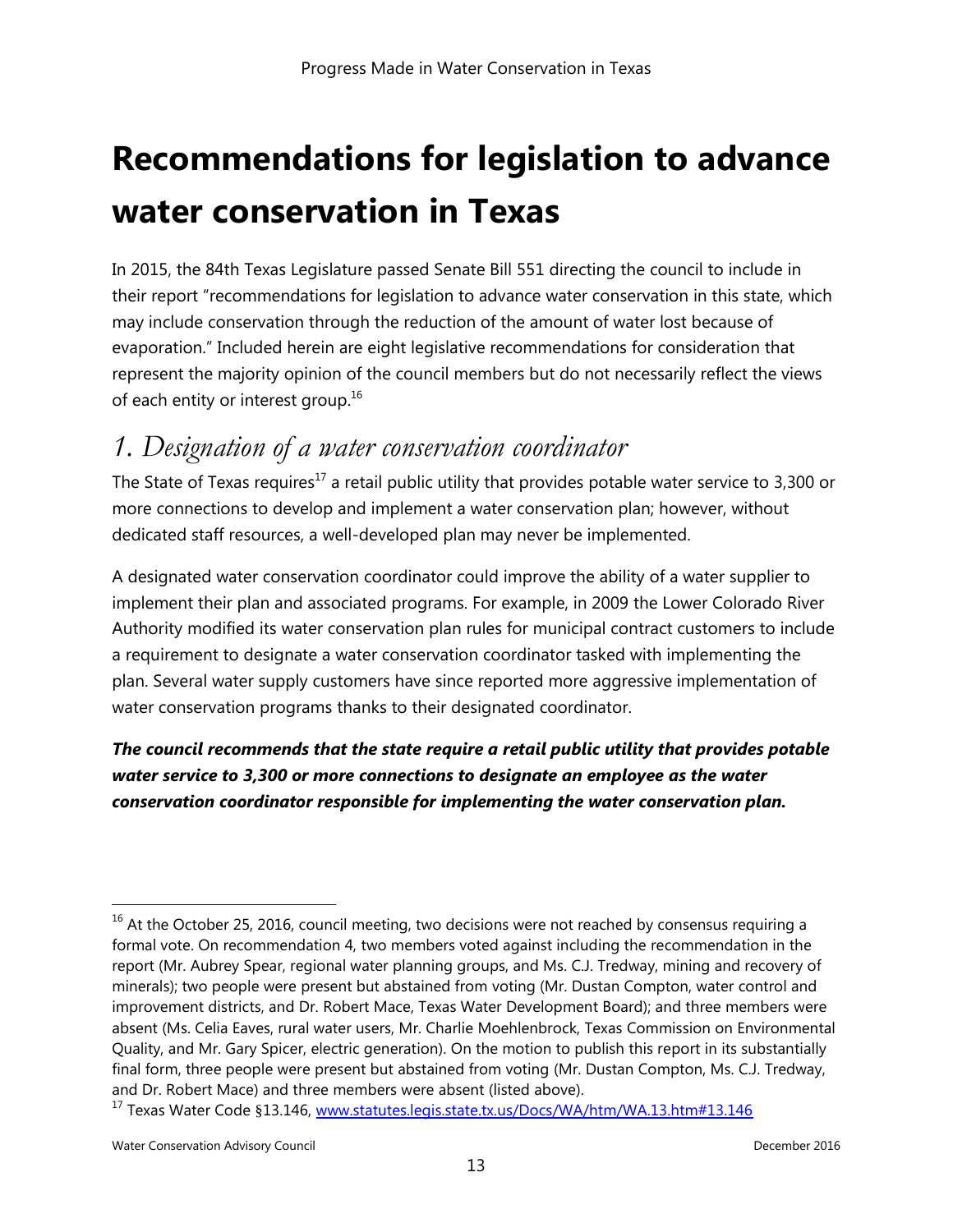### *2. Enhanced water loss audit training*

Section 16.0121 of the Texas Water Code<sup>18</sup> requires a retail public utility providing potable water to perform and file with the Texas Water Development Board an audit computing the utility's system water loss during the preceding year. The audit must be completed annually unless the utility does not receive financial assistance from TWDB and does not provide service to more than 3,300 connections in which case an audit is due every five years.

Conducting a water loss audit requires a detailed understanding of the utility's system and knowledge of the terminology and tools available for analyzing results of the audit itself. An improperly conducted audit wastes time and resources and, most importantly, does not provide the utility with the information needed to adequately track water loss or identify issues that require immediate action.

### *The council recommends that the state require water audit reports that are already required to be prepared and submitted annually be completed by a person trained in water loss auditing. The TWDB should adopt rules to specify training options.*

### *3. Addition of a non-voting member to regional water planning groups*

The Texas State Soil and Water Conservation Board serves as the lead state agency for the planning, management, and abatement of nonpoint source pollution resulting from agricultural and silvicultural activities; administers grant programs aimed at encouraging voluntary implementation of agricultural conservation practices; and functions to conserve the state's soil and water resources providing benefits to all Texans. Per 31 Texas Administrative Code §357.11(d-e)<sup>19</sup>, each regional water planning group includes voting members representing specific interest groups and non-voting members representing adjacent planning groups, certain entities with surface water rights, and a staff member from the Texas Water Development Board, the Texas Parks and Wildlife Department, and the Texas Department of Agriculture.

### *The council recommends that the Texas Legislature consider including a staff member of the Texas State Soil and Water Conservation Board, designated by its Executive Director, as a required non-voting member of each regional water planning group.*

# *4. Adoption of enforceable time-of-day limitations on outdoor watering*

Outdoor water use, particularly lawn watering, accounts for almost one third of annual residential water use in Texas and can represent a much higher percentage during our hot, dry summers. Municipal water use during the summer months in Texas in many areas is as much as

 $\overline{a}$ 

<sup>18</sup> [www.statutes.legis.state.tx.us/Docs/WA/htm/WA.16.htm](http://www.statutes.legis.state.tx.us/Docs/WA/htm/WA.16.htm)

<sup>19</sup> Texas Administrative Code, [www.sos.texas.gov/tac](http://www.sos.texas.gov/tac/)

Water Conservation Advisory Council and the conservation Advisory Council and the conservation Advisory Council and the conservation of the conservation of the conservation of the conservation of the conservation of the co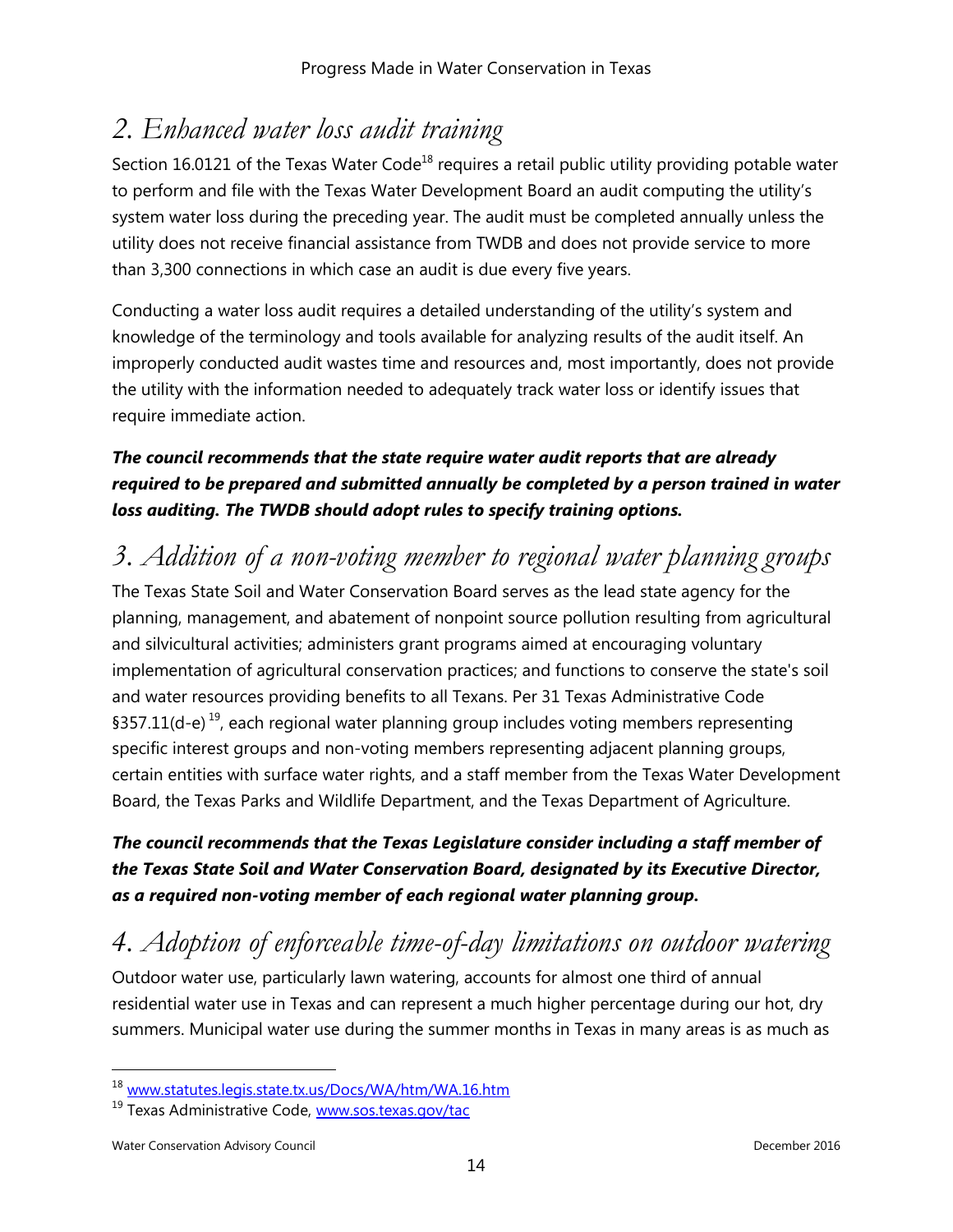50% to 100% higher than in the winter months, an increase usually driven by outdoor watering. Peak water demand, which may determine the sizing of water utility infrastructure, in most municipal utilities occurs during the summer. Shaving this peak demand through limitations on outdoor watering could help to avoid not only evaporative water loss and water waste but also the cost of building unnecessary water supply infrastructure.

Putting reasonable limitations on outdoor watering is not detrimental to most outdoor landscapes, especially those that are characterized by climate suitable or drought tolerant trees, plants, and grasses. Some studies show that homeowners have a tendency to overwater landscapes.

An increasing number of political subdivisions in Texas have limited outdoor watering on an ongoing basis (limitations may vary based on the time of the year) and have identified significant reductions in water use as a result. However, the *Texas Water Conservation Scorecard*  report<sup>20</sup> recently released by the Texas Living Waters Project found that only about a third of retail public water utilities in the state serving a population of 25,000 or more have any limitations on outdoor water use except during drought. One way to encourage more political subdivisions to adopt such practices would be to require them to have enforceable time-of-day watering limitations on outdoor watering in order to obtain state financial assistance for a water supply project.

*The council recommends that the Texas Legislature require a political subdivision that provides retail public water service and applies to the TWDB for state financial assistance of more than \$500,000 for a municipal water supply project to adopt enforceable time-ofday limitations on outdoor watering by its customers as part of an ongoing conservation program before the TWDB makes a financial commitment. This requirement should not apply to entities that are primarily wholesale water providers or nonprofit water supply corporations, and the requirement may be waived for financial assistance to meet an emergency need. The TWDB should adopt guidance to assist political subdivisions in developing and implementing this requirement.*

*Minority Report for recommendation 4 submitted by Mr. Aubrey Spear, council member representing regional water planning groups.*

The climate under which Texas water systems must operate varies widely from Houston to El Paso. Houston receives more than six times as much rainfall each year than El Paso does. In addition, the evaporation rates in Houston are much lower than El Paso. As a result of these extreme variations in the state, each political subdivision should be allowed to make water

<sup>&</sup>lt;sup>20</sup> ww<u>w.texaswaterconservationscorecard.org</u>

Water Conservation Advisory Council and the conservation Advisory Council and the conservation Advisory Council and the conservation of the conservation of the conservation of the conservation of the conservation of the co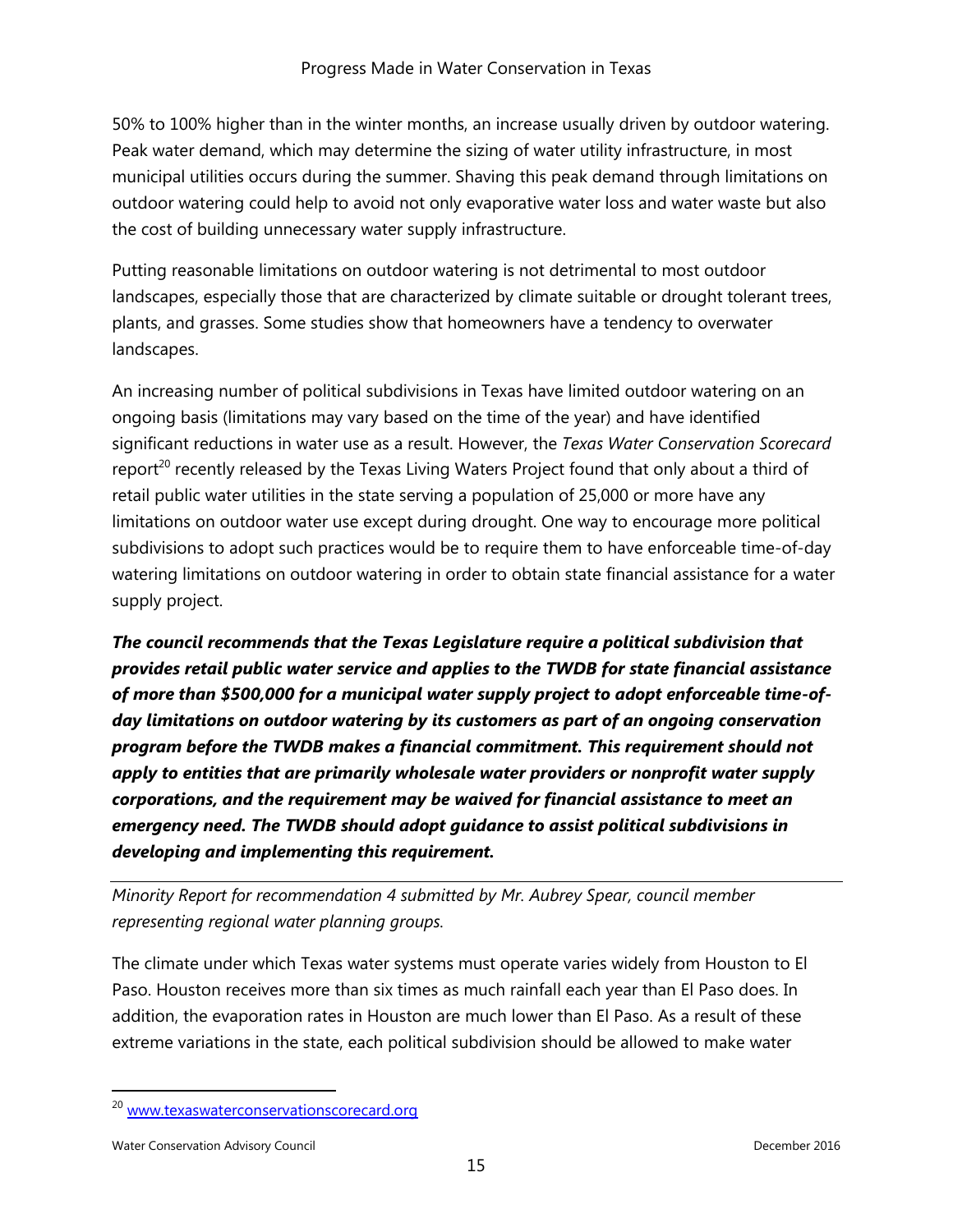conservation decisions that are appropriate for their area without interference from the state legislature. Accordingly, a water utility that does not enact mandatory time-of-day irrigation restrictions should not be kept from applying for funding through the TWDB to assist them in addressing their unique water system needs. For example, a water utility in east Texas may have aging infrastructure that they need financial assistance for to reduce significant system water loss. Their system water loss may be much greater than water losses due to irrigation evaporation even if they do not have mandatory time-of-day watering restrictions. Conversely, a water utility in west Texas will have irrigation evaporation that is more than two times greater than a utility in east Texas. Therefore, the legislature may want to encourage but not mandate time-of-day water restrictions in order to leave funding opportunities open to all public water systems with respect to their unique water system needs.

### *5. Enhanced data collection, management, and accessibility*

As discussed previously in this report under Charge 1, the lack of quality data hampers efforts to monitor trends in implementation of water conserving activities. Often the data needed to assess progress simply does not exist. For example, the last statewide survey of irrigated acreage, water use, and irrigation system by type, conducted cooperatively by the Natural Resources Conservation Service, the Texas State Soil and Water Conservation Board, and the Texas Water Development Board, was published in 2001<sup>21</sup>.

The Texas Water Development Board collects data to assist with water planning, resource management, and educating Texans of all ages about water. Also vital to the agency's mission is the dissemination of these data<sup>22</sup>. Ensuring up-to-date and accurate information is collected, managed, and made available online to the public allows for enhanced analyses and can help direct future water conservation efforts.

### *The council recommends that, subject to available state revenue for the 2018–2019 biennium, the Texas Legislature increase appropriations to the TWDB to enhance existing data collection, management, and accessibility efforts.*

*6. Funding the statewide water conservation public awareness program*

Establishment and funding of a statewide water conservation public awareness program was a consensus recommendation of the Water Conservation Implementation Task Force (a diverse stakeholder group) established for the 2004-2005 biennium by passage of Senate Bill 1094. The program, known as Water IQ, was established by the Texas Legislature without opposition in

 $\overline{a}$ 

<sup>&</sup>lt;sup>21</sup> TWDB Report 347, [www.twdb.texas.gov/publications/reports/numbered\\_reports](http://www.twdb.texas.gov/publications/reports/numbered_reports/index.asp)

<sup>&</sup>lt;sup>22</sup> See for example Water Data Interactive at [www.twdb.texas.gov/mapping.](http://www.twdb.texas.gov/mapping/index.asp)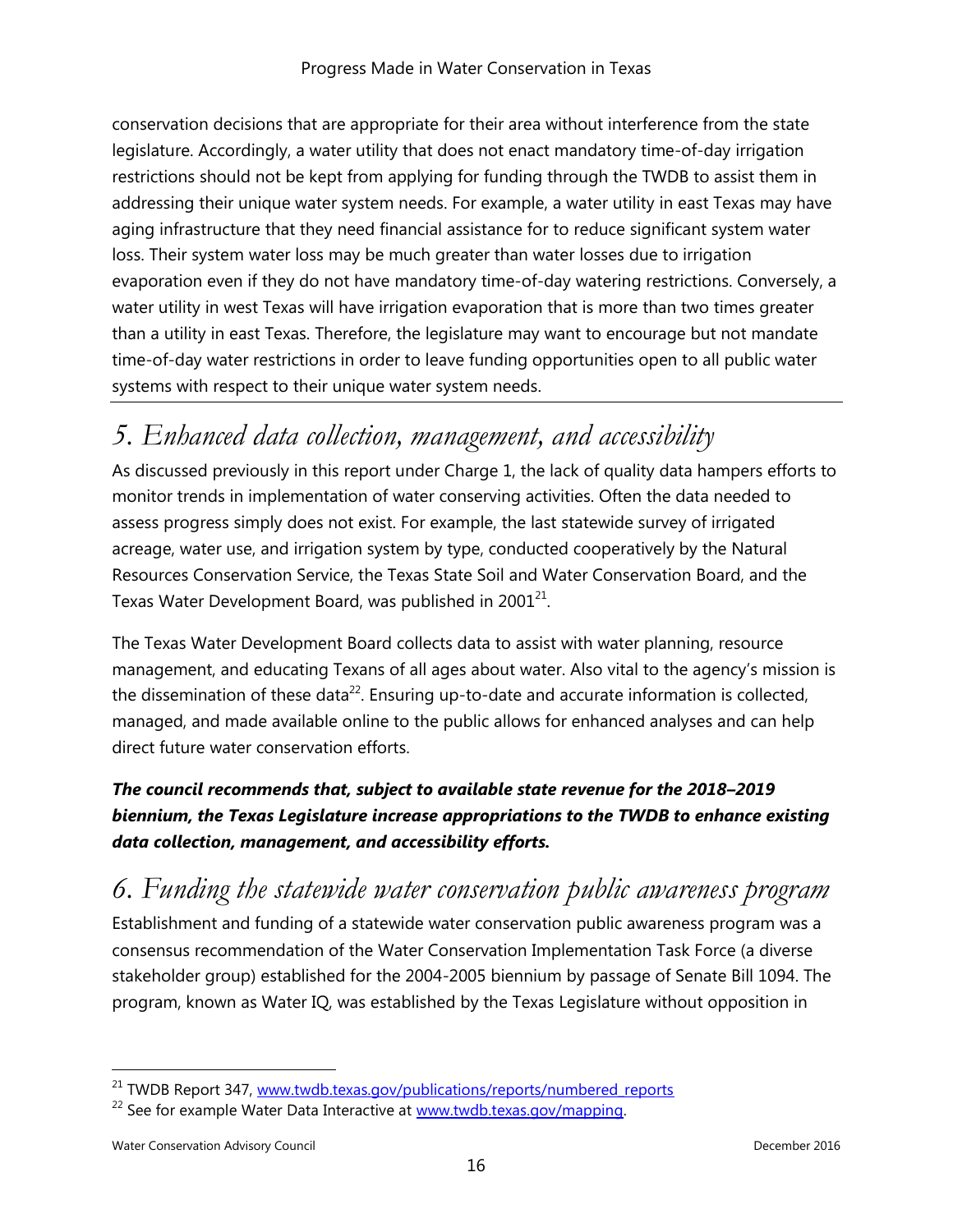2007 but no funds were specifically appropriated to the Texas Water Development Board for the program then or in subsequent legislative sessions.

The Legislative Budget Board (LBB) staff in the 2013 Government Effectiveness & Efficiency Report (GEER)<sup>23</sup> suggested a \$6 million appropriation for the biennium for Water IQ as part of its recommendations to "Enhance State Participation in Municipal Water Conservation," noting that the program could help lower water use by Texans. The LBB staff calculated at the time that a reduction in water consumption of just one gallon per capita per day by all Texans could avoid \$407.2 million of the \$53.1 billion in capital costs that had been projected by the 2012 state water plan.

Various regional water planning groups have recommended funding for the program in their most recent (2016) water plans. The council believes that the rationale for state funding for Water IQ is sound – a relatively small expenditure for conservation now will reduce water demands over time, decreasing the amount of infrastructure needed in the future and saving Texans money in coming years. Moreover, a statewide public awareness program will complement existing local and regional conservation efforts while carrying the conservation message to communities that do not have the financial resources for a program of their own.

*The council recommends that, subject to available state revenue for the 2018–2019 biennium, the Texas Legislature appropriate up to \$3 million per year to the TWDB to implement the statewide water conservation public awareness program that was created by the Legislature in 2007 with the passage of Senate Bill 3 and House Bill 4.*

### *7. Maintain funding for agricultural water conservation programs*

According to the Texas Water Resources Institute<sup>24</sup>, voluntary adoption of new practices and technologies by agricultural producers resulted in a dramatic increase in statewide irrigation application efficiency: from about 60 percent efficient in 1970 to 88-95 percent today. Despite these efforts, opportunities for even more conservation remain.

Agricultural irrigation water conservation figures heavily in efforts by regional water planning groups to ensure Texas has adequate water supplies in the future. According to the 2017 State Water Plan, agricultural irrigation demand is expected to decrease during the fifty-year planning horizon as a result of on-farm practices such as equipment upgrades that improve irrigation efficiency and in-district projects like lining canals to reduce conveyance losses. In addition, agricultural irrigation represents the vast majority of unmet needs in each decade through 2070,

Water Conservation Advisory Council and the conservation Advisory Council and the conservation Advisory Council and the conservation of the conservation of the conservation of the conservation of the conservation of the co

<sup>23</sup> *Texas State Government Effectiveness and Efficiency Report, Selected Issues and Recommendations*, January 2013, p.321, online at [www.lbb.state.tx.us/publications.aspx.](http://www.lbb.state.tx.us/publications.aspx)

<sup>24</sup> *Status and Trends of Irrigated Agriculture in Texas* can be found online at [twri.tamu.edu/publications/educational-materials/2012/em-115/.](http://twri.tamu.edu/publications/educational-materials/2012/em-115/)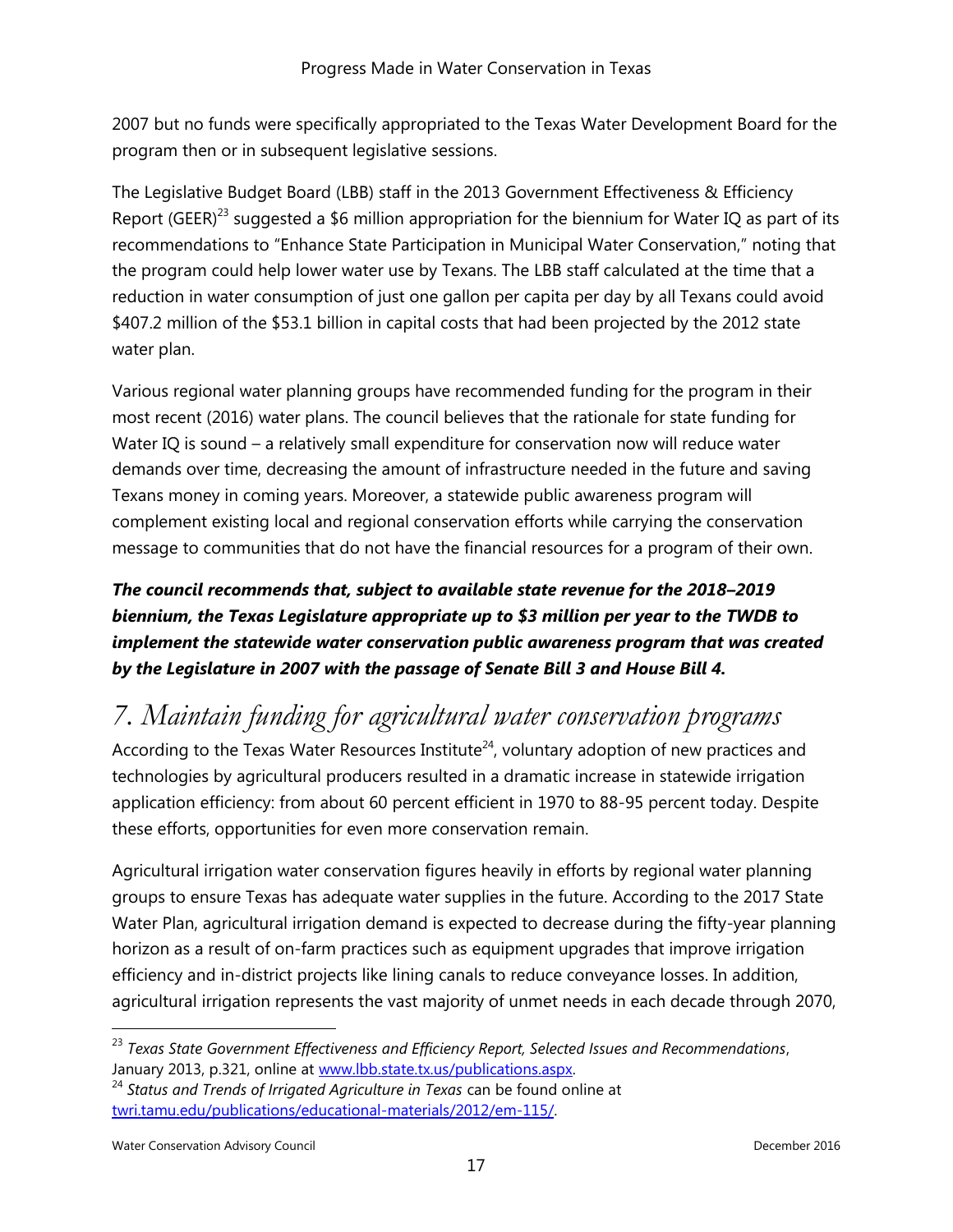highlighting the importance of increased irrigation efficiency in maintaining the economic viability of the agricultural sector. Continued investments in educational outreach, technical assistance, and financial incentives are needed to ensure that the agricultural sector continues to thrive as producers and irrigation districts continue to adopt practices that result in significant water savings for the benefit of all Texans.

*The council recommends that, subject to available state revenue for the 2018–2019 biennium, the Texas Legislature should maintain funding levels for agricultural water conservation education, training, and financial assistance programs focused on improving water use efficiency in agricultural irrigation.*

### *8. Prioritizing municipal conservation research in higher education*

The 2017 State Water Plan shows water use increasing along with population over the fifty-year planning horizon. Municipal demands, which include indoor residential, landscape irrigation, commercial, and institutional water use, plus water lost due to leaks, are projected to grow by the greatest total volume, from 5.2 million acre-feet per year in 2020 to 8.4 million in 2070<sup>25</sup>.

An informal survey by the council of public universities in Texas revealed the following: few courses exist exploring how water is used in this growing sector; and academic research investigating or developing technologies focused on the technical, economic, and sociological aspects of municipal water use efficiency is sparse.

This could lead to a shortage of professionals trained in commercial and institutional water use and associated equipment; the analysis of air conditioning and industrial cooling systems that use less water and less energy; the use of alternate on-site sources of water; and the design and development of innovative, water efficient equipment. Public universities in Texas have a tremendous opportunity to address these concerns through research, classroom instruction, and service learning projects.

### **The council recommends that the Texas Legislature explore ways to address the lack of research and coursework in all aspects of municipal water conservation.**

<sup>&</sup>lt;sup>25</sup> Water for Texas-2017 State Water Plan: pre-publication version, available online at [www.twdb.texas.gov/waterplanning/swp/2017/.](http://www.twdb.texas.gov/waterplanning/swp/2017/index.asp)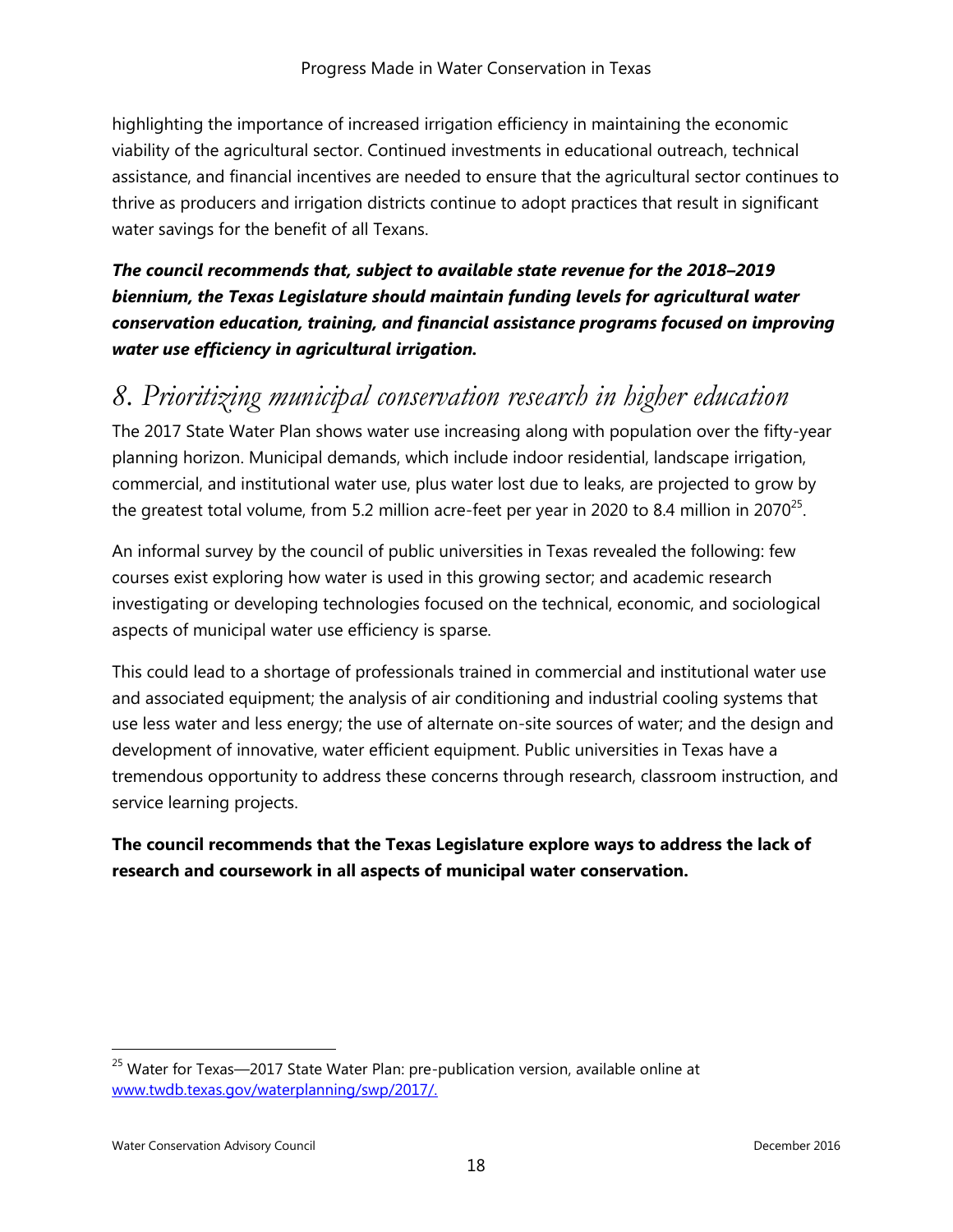# **References**

Baselice & Associates, Inc. and enviromedia, 2014, *Texas Statewide Water Conservation Survey*, [http://www.texaswater.org/wp-content/uploads/2014/09/Texas-Statewide-Water-Conservation-](http://www.texaswater.org/wp-content/uploads/2014/09/Texas-Statewide-Water-Conservation-Survey.pdf)[Survey.pdf,](http://www.texaswater.org/wp-content/uploads/2014/09/Texas-Statewide-Water-Conservation-Survey.pdf) 55 p.

Legislative Budget Board, 2013, *Texas State Government Effectiveness and Efficiency Report, Selected Issues and Recommendations*, [http://www.lbb.state.tx.us/publications.aspx,](http://www.lbb.state.tx.us/publications.aspx) 489 p.

Sierra Club-Lone Star Chapter, the National Wildlife Federation, and Galveston Bay Foundation, 2016, *Texas Water Conservation Scorecard*, [http://www.texaswaterconservationscorecard.org/,](http://www.texaswaterconservationscorecard.org/) 84 p.

TWDB, 2001, *Report 347: Surveys of Irrigation in Texas*, [http://www.twdb.texas.gov/publications/reports/numbered\\_reports/doc/R347/Report347.asp,](http://www.twdb.texas.gov/publications/reports/numbered_reports/doc/R347/Report347.asp) 102 p.

TWDB, 2016, *Water for Texas—2017 State Water Plan: pre-publication version*, [http://www.twdb.texas.gov/waterplanning/swp/2017/,](http://www.twdb.texas.gov/waterplanning/swp/2017/) 164 p.

United States Department of Agriculture, National Agricultural Statistics Service, 2014a, *2012 Census of Agriculture*, [https://www.agcensus.usda.gov/Publications/2012/,](https://www.agcensus.usda.gov/Publications/2012/) 695 p.

United States Department of Agriculture, National Agricultural Statistics Service, 2014b, *2013 Farm and Ranch Irrigation Survey*, [https://www.agcensus.usda.gov/Publications/2012/,](https://www.agcensus.usda.gov/Publications/2012/) 266 p.

Wagner, K., 2012, *Status and Trends of Irrigated Agriculture in Texas: Texas Water Resources Institute of Texas A&M University, EM-115*, [http://twri.tamu.edu/publications/educational](http://twri.tamu.edu/publications/educational-materials/2012/em-115/)[materials/2012/em-115/,](http://twri.tamu.edu/publications/educational-materials/2012/em-115/) 6 p.

Water Conservation Implementation Task Force, 2004, *Report to the 79th Legislature*, [http://www.savetexaswater.org/about/doc/WCITF\\_Report\\_2004.pdf,](http://www.savetexaswater.org/about/doc/WCITF_Report_2004.pdf) 88 p.

Water Research Foundation, 2016, *Residential End Uses of Water, Version 2: Executive Report*, [http://www.waterrf.org/PublicReportLibrary/4309A.pdf,](http://www.waterrf.org/PublicReportLibrary/4309A.pdf) 15 p.